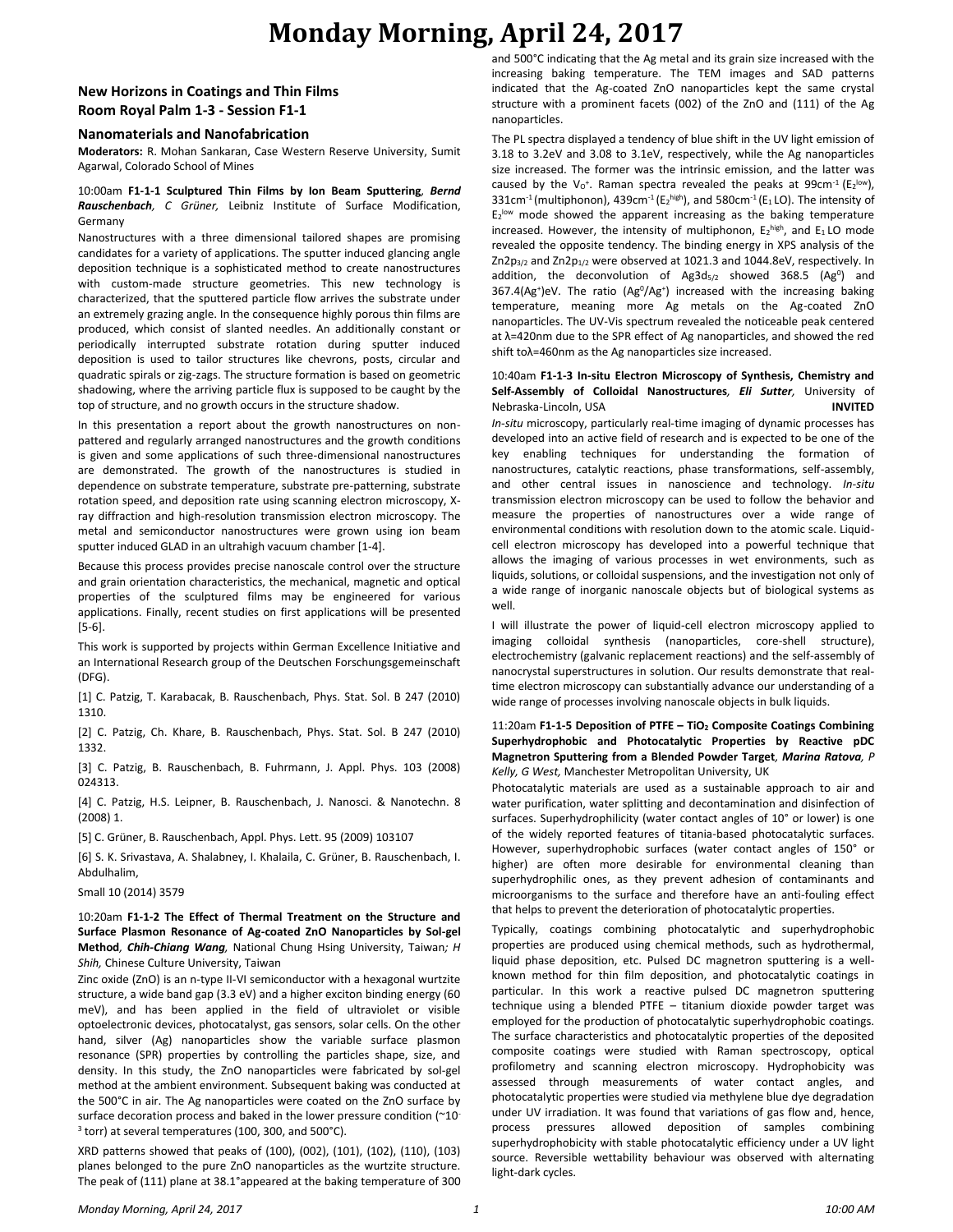# **Monday Morning, April 24, 2017**

11:40am **F1-1-6 The Mechanisms of Growth of Zr-Fe-O Whiskers***, Jingjing Gu,* University of North Texas, USA*; P Petry,* University of Rouen, France*; I Hammood, M Carl, R Reidy, S Aouadi,* University of North Texas, USA Ceramic whiskers are materials with high melting point, low density, good thermal and electric conductivity, and excellent corrosion-resistant materials. Whiskers are usually selected chosen as a reinforcing material in structural composites. In this presentation, whiskers were created by mixing and pressing nanopowders of ZrC, SiC, Y<sub>2</sub>O<sub>3</sub>, and Fe<sub>2</sub>O<sub>3</sub> carbides. The nano-sized powders were then sintered at 1100°C for 6 hours, which resulted in the formation of Zr-Fe-O whiskers that were a few micometers in diameter and millimeters long. A model is proposed that accounts for the formation of these whiskers and for the thermodynamic processes that control whisker diameter.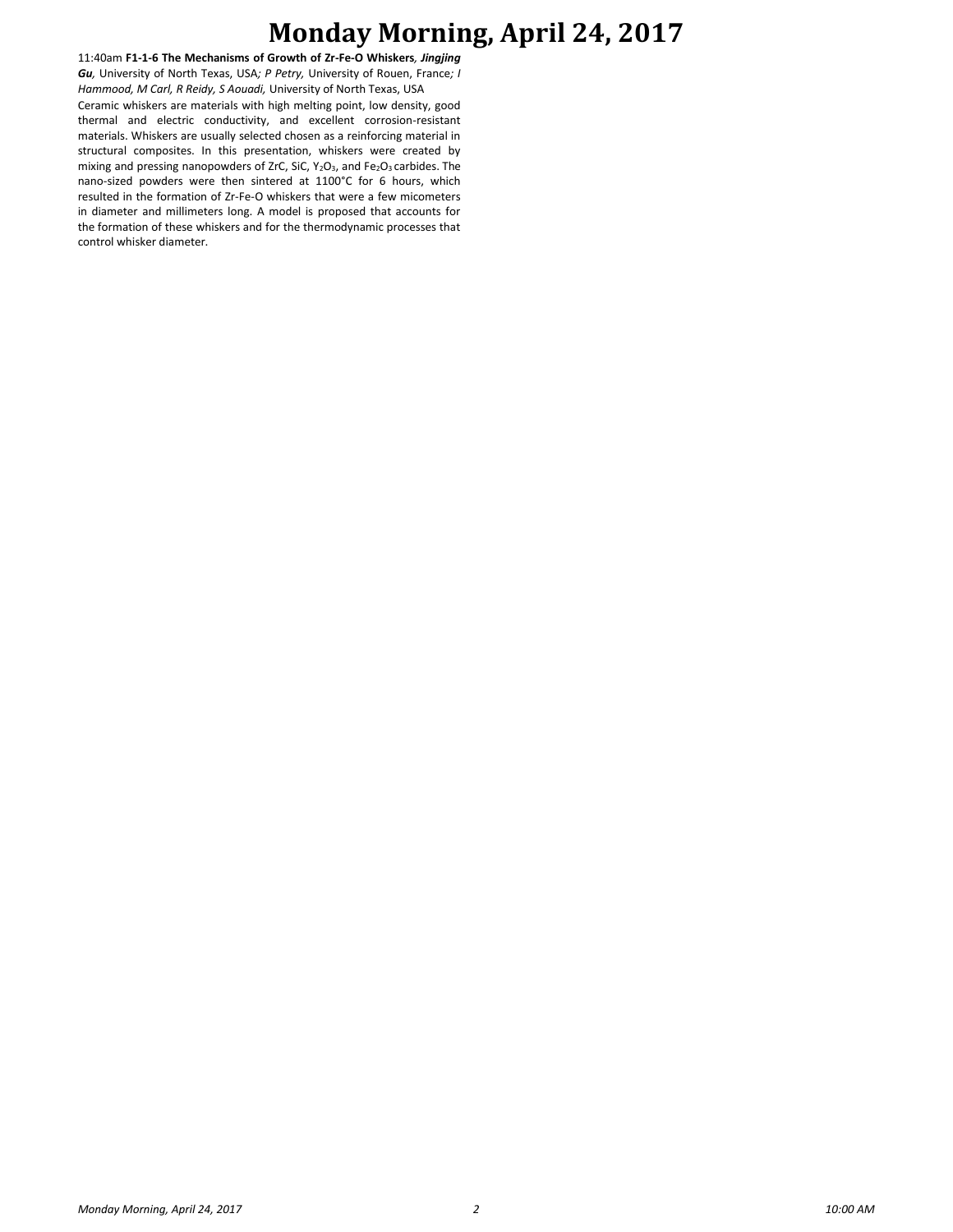## **Monday Afternoon, April 24, 2017**

### **New Horizons in Coatings and Thin Films Room Royal Palm 1-3 - Session F1-2**

### **Nanomaterials and Nanofabrication**

**Moderators:** R. Mohan Sankaran, Case Western Reserve University, Sumit Agarwal, Colorado School of Mines

### 1:30pm **F1-2-1 Accelerated Development of CuSb(S, Se)<sup>2</sup> Thin Film Photovoltaic Device Prototypes***, Colin Wolden,* Colorado School of Mines, USA **INVITED**

Development of alternative thin film photovoltaic technologies is an important research topic due to the potential of low-cost, high-efficiency solar cells to produce terawatt levels of clean power. The development of unexplored yet promising absorbers can be hindered by complications that arise during solar cell fabrication. Here, a high-throughput, combinatorial sputtering method is applied to accelerate development of photovoltaic devices based on the novel CuSb(S, Se)<sub>2</sub> absorbers. These chalcogenide semiconductors have the appropriate band gap (1.1 -1.3 eV), absorption coefficient (10<sup>5</sup> cm<sup>-1</sup>), and a hole concentration ( $\sim$ 10<sup>17</sup> cm<sup>-3</sup>) for use in thin film solar cells. However, there are significant challenges to be overcome for these materials to fulfill their potential, particularly with respect controlling the properties of these ternary compounds and integrating them into solar cell architectures. Here, a high-throughput combinatorial method is applied to accelerate development of both the  $CuSb(S)<sub>2</sub>$ absorber materials as well as their integration into device structures. This approach revealed a three-stage, self-regulated growth process to control absorber purity and orientation. Device integration employed the CuInxGa(1-x)Se<sup>2</sup> (CIGS) device architecture, and device development is also explored in a combinatorial as a function of absorber quality and thickness using a variety of back contacts. This study yielded initial CuSb(S, Se)<sub>2</sub> device prototypes with ~1% conversion efficiency, which was rapidly elevated to ~5% using the approaches described within. Analysis of device performance provides pathways for future improvements.

### **New Horizons in Coatings and Thin Films Room Royal Palm 1-3 - Session F3**

**2D Materials: Synthesis, Characterization, and Applications Moderators:** Haitao Liu, University of Pittsburgh, USA, Jiaxing Huang, Northwestern University, Liping Wang, Ningbo Institute of Materials Technology and Engineering, Chinese Academy of Sciences

### 2:10pm **F3-3 Tunable MoS<sup>2</sup> and MoS2-based Electrocatalysts by Hotinjection Method for Hydrogen Evolution Reaction***, Chia-Ling Wu, P Huang, S Brahma, J Huang,* National Cheng Kung University, Taiwan*; S Wang,* Southern Taiwan University of Science and Technology, Taiwan

*Monday Afternoon, April 24, 2017 3 1:30 PM* Hydrogen has been considered as one of the most promising renewable energy for production and storage to replace petroleum-based energy. The 2D structure and the presence of several effective active sites make MoS<sub>2</sub> an excellent electrocatalyst for hydrogen evolution reaction (HER). However, the most common syntheses nowadays are not only expensive but also time-consuming. Here, we report an efficient, fast and tunable hot-injection method to prepare  $MoS<sub>2</sub>$  and  $MoS<sub>2</sub>-MoO<sub>2</sub>$  composite with/without tributyl phosphate (TBP). MoO<sub>3</sub> with oleic acid (OA) and S powder with oleylamine (OLA) are used as Mo- and S- precursor, respectively. With increasing reaction temperature and time, OA reorganize the octahedral units of  $MoO<sub>3</sub>$  and gradually turn into low valence of Mo. Fourier transform infrared spectroscopy (FT-IR) clearly shows the increase/decrease of the intensity of M=O and 2Mo-O bond vibrations. After injecting S-precursor, OLA first reduces Mo-precursor to MoO<sub>2</sub>, and then S atoms replace O atoms to form MoS<sub>2</sub>. The addition of a drop of tributyl phosphate (TBP) as surfactant in Mo-precursor significantly accelerate the production of  $MoS<sub>2</sub>$  via  $MoO<sub>2</sub>$  as the intermediate phase  $(MOO<sub>3</sub>\rightarrow MOO<sub>2</sub>\rightarrow MOS<sub>2</sub>)$ . The X-ray diffraction (XRD) (Fig.1) shows that the peaks of MoS<sub>2</sub> dominate by adding TBP, and the peaks of MoS<sub>2</sub> and MoO<sub>2</sub> are equal without adding TBP. Scanning electron microscope (SEM) shows the uniform layer like morphology of nanoscale  $MoS<sub>2</sub>$ . Transmission electron microscopy (TEM) confirms the existence of few-layer  $MoS<sub>2</sub>$  with abundant edge sites (Fig.2) and the core-shell  $MoS<sub>2</sub>-MoO<sub>2</sub>$  structure (Fig.3), respectively. HR-TEM image shows the  $MOS<sub>2</sub>(002)$  plane and d-spacing is measured as 0.62 nm. This simple, flexible and tunable synthesis has large potential for the production of MoS<sub>2</sub> and MoS<sub>2</sub>-MoO<sub>2</sub> composite. High purity of  $MoS<sub>2</sub>$  and  $MoS<sub>2</sub>-MoO<sub>2</sub>$  composite can combine with other

materials for energy conversion and storage. The detailed electrochemical properties on HER will be reported in future.

#### 2:30pm **F3-4 High-throughput Combinatorial Synthesis and Multimodal Xray Analysis of Co-based Ternary Alloys***, Janak Thapa, C Gross, V Hegde, L Ward, S Naghavi, C Wolverton, Y Chung, M Bedzyk,* Northwestern University, USA

Cobalt-based superalloys have excellent high temperature properties such as creep resistance and chemical inertness during applications at elevated temperatures. Potential applications include high performance jet engine turbine blades and ultra-supercritical steam driven power plants. In this work, we undertook efforts to begin filling in the database gap of Co-based ternary systems. Such a database will facilitate the design and development of Co-based superalloys. We have observed new phases in previously empty regions. We use the naturally scalable techniques of photolithography, DC magnetron sputtering, and high-flux X-ray analysis for high-throughput studies. Gamma and gamma-prime phases, which are essential for high-temperature applications of conventional superalloys, are also being identified. High-throughput DFT is being employed to efficiently determine crystal structures based on X-ray data. These phase diagrams will provide a foundation of understanding to accelerate the creation and implementation of novel Co-based superalloys, and potentially other alloy systems.

#### 2:50pm **F3-5 Development and Characterisation of Cost-Effective Graphene Oxide-Nickel Nanocomposite Coatings***, S Qi, X Li, Hanshan Dong,* The University of Birmingham, UK

Graphene is a very attractive new carbon-based coating material due to its extraordinary mechanical, thermal, chemical and optical properties. Notwithstanding the fact that some nano/micro scale studies have shown the potential of graphene as tribological and anti-corrosion coatings on Cu and Ni, its application for coatings on other metallic materials has yet to be fully explored. This is mainly due to the high cost and low yield of pristine graphene produced by exfoliation and the difficulties in transferring CVDgrown graphene films onto 3D real engineering surfaces with necessary bonding. Hence, how to cost-effectively deposit large-area graphene coatings on metallic materials for corrosion and wear protection is a scientifically interesting and technologically important research area.

One possible solution is to use relatively low-cost graphene oxide (GO) in metallic matrix composite. In this work, a nickel/GO composite coating was deposited on steel using a purposely developed electrochemical deposition method to ensure homogenous distribution of GO in the matrix. The deposited Ni/GO coatings were fully characterised using XRD, FIB/SEM, Raman and TEM; their mechanical and tribological properties were evaluated using nano-indentation and friction/wear testing. The thermal stability of the Ni/GO coatings was investigated by thermal annealing at 100, 200, 40 and 600ºC for 30min.

The experimental results reveal that transparent and silk-like graphene oxide sheets are randomly distributed in the Ni matrix. As a result, the hardness and Young's module of Ni coating can be increased by 56% and 29% respectively due to the reinforcement and refinement of the matrix by GO sheets; the coefficient of friction is reduced from 0.6 for Ni to 0.4 for the Ni/GO nanocomposites and the wear rate is reduced by about 90%. Most importantly, the thermal stability of Ni coating can be significantly improved by adding GO. For example, when annealed at 400ºC for 30min, while the hardness of Ni coating was reduced by 36% no appreciable reduction in hardness was observed for the Ni/GO nanocomposite coatings.

#### 3:10pm **F3-6 Fabrication of Functional Graphene Reinforced Polyurethane Nanocomposite Coatings with Regular Textures for Corrosion Inhibition***, Wenjie Zhao,* Ningbo Institute of Materials Technology and Engineering, Chinese Academy of Sciences, China

In order to further enhance its anti-corrosion properties as a surface coating for protecting various materials from corrosion, polyurethane (PU) needs to be modified by adjusting the chemical composition and interface structure. In this work, a series of functionalized graphene (FG) reinforced PU nanocomposite coatings with regular texture were fabricated using a replication method. The structural and morphological properties of the asprepared PU composite coatings were characterized by Fourier transform infrared spectroscopy, Raman spectroscopy, X-ray photoelectron spectrometer, transmission electron microscopy, scanning electron microscopy and atomic force microscopy. Results showed that FG was dispersed homogeneously in the PU matrix after chemical modification. Moreover, the morphology of the obtained coatings showed a circular cone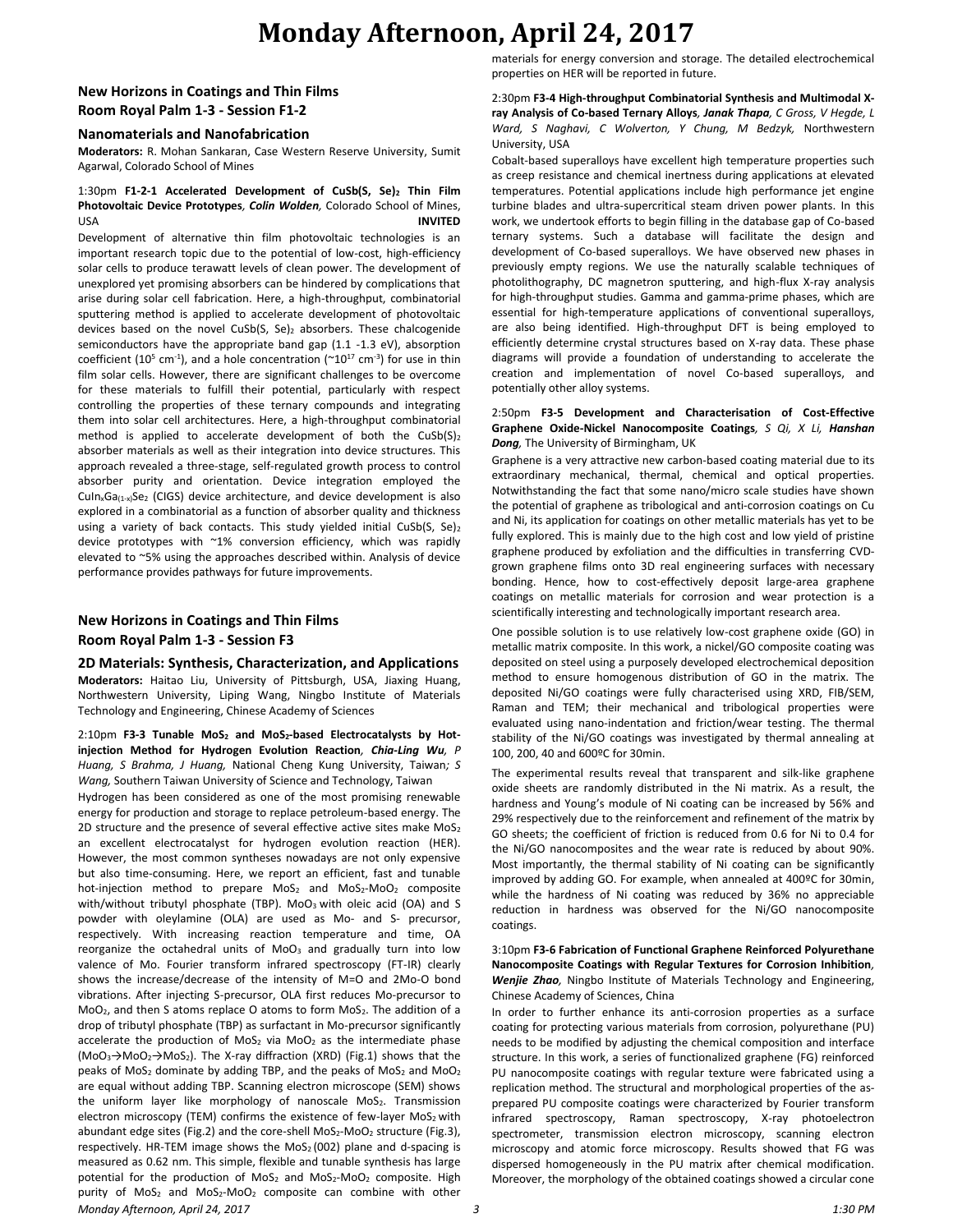# **Monday Afternoon, April 24, 2017**

with a diameter of 8 μm spaced 8, 6 and 4 μm apart, respectively. Most importantly, the presence of surface texture and well-dispersed FG effectively enhanced the anti-corrosion properties of the textured FG/PU composite coating. It is attributed to the hydrophobicity and barrier effect of the obtained coatings, which not only reduce the contact and interaction between water and the surfaces, but also increase the tortuosity of the corrosive medium diffusion pathway.

3:30pm **F3-7 Structure and Tribological Properties of TiSiCN Coatings Incorporated with Layered Structure of MAX Phase in Artificial Seawater***, Jinlong Li, Y Wang, C Dang, L Wang, Q Xue,* Ningbo Institute of Materials Technology and Engineering, Chinese Academy of Sciences, China

The TiSiCN coatings were fabricated on Ti6Al4V alloy by arc ion plating at 500 º C. In order to obtain a MAX phase with like graphic layered structure, the different bias voltages were employed during the deposition of the TiSiCN coating. The structure of the TiSiCN coating were characterized using Scanning electron microscopy, X-ray diffraction, X-ray photoelectron spectroscopy and Transmission electron microscopy. The hardness and tribological properties of the TiSiCN coating were evaluated by nanoindentation, potentiostat and ball-on-plate wear tests. All TiSiCN coating shows a coupled structure of a TiN nanocystallite /  $Si<sub>3</sub>N<sub>4</sub>$ amorphous. When the negative bias voltage increases to 100 V, some  $Ti<sub>3</sub>SiC<sub>2</sub> MAX phase with a like graphic layered structure also is found in the$ TiSiCN coating. The TiSiCN coating has a higher hardness of 40 GPa. The MAX phase with a layered structure contributes to significantly decrease of the friction coefficient and wear rate of the TiSiCN coating. The imposed protection potential has a positive effect on protecting the coating from electrochemical corrosion. However, the cracks inside the coating will accelerate the coating failure.

#### 3:50pm **F3-8 Graphene: Improving Material Performance by Keeping the Surface Cleaning***, Haitao Liu,* University of Pittsburgh, USA

Recent studies showed that graphitic materials can be easily contaminated by airborne and waterborne hydrocarbons. In this talk, I will discuss ways to protect a graphitic surface from airborne contamination. It was shown that a monolayer thick of water film significantly slows down the adsorption of airborne hydrocarbon. The water-protected graphitic surface showed extreme high electrochemical activity; the measured heterogeneous electron transfer rate is even higher than that of a Pt electrode.These results highlight the potential to achieve intrinsic material properties of graphitic materials under ambient environments.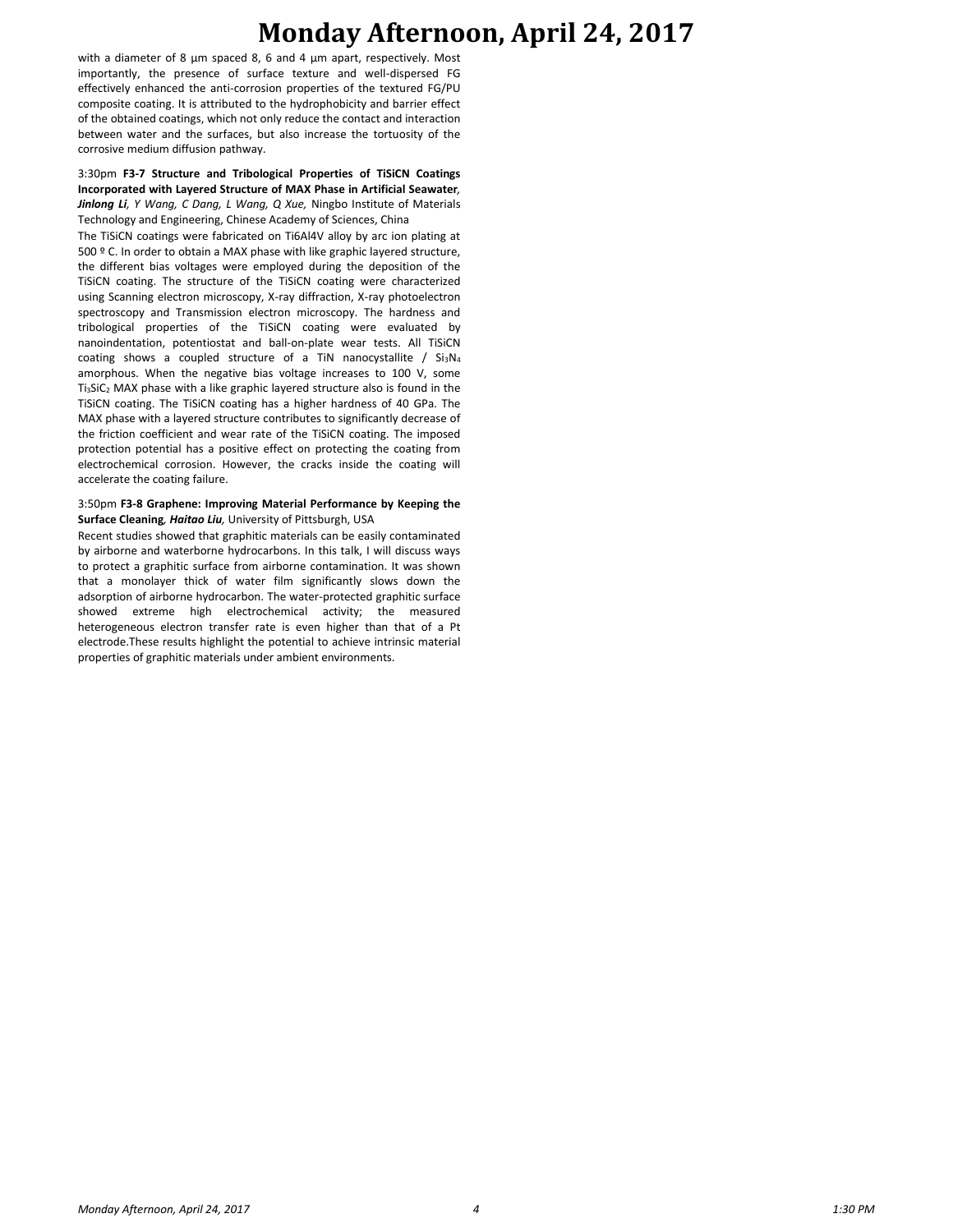# **Tuesday Morning, April 25, 2017**

### **New Horizons in Coatings and Thin Films Room Royal Palm 1-3 - Session F2-1**

#### **HiPIMS, Pulsed Plasmas and Energetic Deposition**

**Moderators:** Tiberiu Minea, Université Paris-Sud, Tomas Kubart, Uppsala University, Angstrom Laboratory, Sweden

8:00am **F2-1-1 An Ionization Region Model of the Reactive Ar/O<sup>2</sup> High Power Impulse Magnetron Sputtering Discharge***, Jon Gudmundsson,*  University of Iceland, Iceland*; D Lundin,* CNRS, Université Paris-Sud, France*; N Brenning, M Raadu, C Huo,* KTH - Royal Institute of Technology, Sweden*; T Minea,* CNRS, Université Paris-Sud, France

In the reactive high power impulse magnetron sputtering discharge experimental findings indicate that there is a significant increase in the discharge current and this current increase appears to follow one of two paths as the discharge enters the poisoned mode. On one hand the current waveform becomes distinctly triangular in shape and on the other hand the current maintains the shape of the non-reactive waveform [1,2]. A reactive ionization region model (R-IRM) is developed to describe the reactive Ar/O<sub>2</sub> high power impulse magnetron sputtering (HiPIMS) discharge with titanium target [3]. It is then applied to study the temporal behaviour of the discharge plasma parameters such as electron density, the neutral and ion composition, the ionization fraction of the sputtered vapour and the oxygen dissociation fraction. We study and compare the discharge properties when the discharge is operated in two well established operating modes, the metal mode and the poisoned mode. Using the R-IRM we find that when the discharge is operated in the metal mode Ar<sup>+</sup> and Ti+ -ions contribute most significantly (roughly equal amounts) to the discharge current while in the poisoned mode the Ar<sup>+</sup>-ions contribute most significantly to the discharge current while the contribution of O<sup>+</sup>-ions and secondary electron emission is much smaller. Furthermore, we find that recycling of atoms coming from the target, and subsequently ionized, are required for the current generation in both modes of operation. In the metal mode self-sputter recycling dominates and in the poisoned mode working gas recycling dominates, and it is concluded that the dominating type of recycling determines the discharge current waveform.

[1] J. T. Gudmundsson, Plasma Phys. Contr. Fusion, 58(1) (2016) 014002

[2] F. Magnus, T. K. Tryggvason, S. Olafsson and J. T. Gudmundsson, J. Vac. Sci. Technol. A, 30(5) (2012) 050601

[3] J. T. Gudmundsson, D. Lundin, N. Brenning, M. A. Raadu, Chunqing Huo and T. M. Minea, Plasma Sources Sci. Technol. accepted for publication 2016

8:20am **F2-1-2 Residual Stress Control of Al-rich (Ti,Al)N Hard Coatings by Pulse Duration in High Power Impulse Magnetron Sputtering***, Tetsuhide Shimizu, S Takahashi, H Komiya,* Tokyo Metropolitan Univeristy, Japan*; Y Teranishi, K Morikawa,* Tokyo Metropolitan Industrial Technology Research Institute, Japan*; M Yang,* Tokyo Metropolitan Univeristy, Japan*; U Helmersson,* Linköping University, IFM, Sweden

A present study demonstrates the controllability of residual stress of deposited ternary nitride films by regulating pulse duration in high power impulse magnetron sputtering (HiPIMS). Optical emission spectrum (OES) measurements were firstly performed in the plasma of Al-rich Ti<sub>0.33</sub>Al<sub>0.67</sub> alloy sputtered in an Ar/ $N_2$  gas mixture to analyze ion and excited neutral densities at different peak current intensities and plasma compositions. Based on the OES spectra, specific pulse conditions of 100, 200 and 1000 μs with a same pulse off time of 3000 μs were chosen to deposit (Ti, Al)N films on Si (100) wafer. Residual stress of the deposited films was estimated by a deflection of 50 μm-thick thin glass sheets. Chemical composition, surface morphology and phase composition of the films were analyzed by an energy dispersive spectroscopy, an atomic force microscopy and X-ray diffraction, respectively. Mechanical properties were characterized by using nanoindentation. As results, clear gradual variation from tensile to compressive stress was demonstrated by varying pulse duration from 1000 to 100 μs. A compressive stress was found in the film grown using the shortest pulse duration of 100 μs, which also had the highest Ti ion-toneutral ratio, while the pulse duration of 200 μs and 1000 μs showed the tensile stress. In particular, the pulse duration of 200 μs showed almost no residual stress but the highest hardness with highest crystallinity of mixed cubic and hexagonal phase. The cause of these tendencies in residual stress between different pulse duration was discussed based on the effect of ionization degree of sputtered species and compositions of the gas and metallic ions in the discharge plasma.

8:40am **F2-1-3 Energetic Deposition of Electronic Materials***, Jim Partridge, B Murdoch, N McDougall, D McCulloch,* RMIT University, Australia*; R Ganesan, M Bilek, D McKenzie,* The University of Sydney, Australia*; M Tucker, N Marks,* Curtin University, Australia **INVITED** Energetic deposition provides increased control over the micro-structural, electrical and optical properties of thin films. In our work, high power impulse magnetron sputtering (HiPIMS) and filtered cathodic vacuum arc deposition systems have been employed to form high quality metal oxide and carbonaceous materials. Electronic and optical applications for these materials including transparent thin film transistors, photo-detection and resistive memory storage devices have been explored. Process and film characteristics will be discussed for materials including ZnO, HfO<sub>2</sub>, HfO<sub>x</sub>N<sub>y</sub>, BN and C. In particular, the plasma and target conditions during HiPIMS growth of metal oxides and carbonaceous materials will be related to microstructural, electronic and optical measurements performed on the films produced. In addition, work will be presented in which ab initio calculations and X-ray absorption spectroscopy have been employed to characterise defects in energetically grown hBN.

#### 9:20am **F2-1-5 Controlled Reactive HiPIMS of Thermochromic VO<sup>2</sup> Films at a Low Deposition Temperature (300 °C)***, David Kolenaty, J Vlcek, T Kozak, J Houška, R Čerstvý,* University of West Bohemia, Czech Republic

Vanadium dioxide (VO<sub>2</sub>) is the most interesting thermochromic material due to its reversible phase transition from semiconducting IR transparent state (monoclinic structure) to metallic IR reflective state (tetragonal structure) at around 68 °C. A high IR transmittance modulation makes the VO2–based films a suitable candidate for optical switching applications, such as self-tunable infrared filters, temperature sensing devices and "smart" windows regulating the solar transmission. Current drawbacks limiting the application potential of the  $VO<sub>2</sub>$  films include high deposition temperatures (> 400 °C) of the films and the necessity to use a substrate bias potential in the case of their magnetron sputter deposition.

Reactive HiPIMS with a feed-back pulsed reactive gas (oxygen) flow control and an optimized location of the oxygen gas inlets in front of the target and their orientation toward the substrate made it possible to form crystalline thermochromic VO<sup>2</sup> films at very high values of the maximum target power density of up to 5 kWcm<sup>-2</sup> in a pulse. The thermochromic VO<sub>2</sub> films (80 nm thick) were deposited onto floating glass substrates without any nucleation–promoting "seed" layer at the temperature of 300 °C. The depositions were performed using a strongly unbalanced magnetron with an indirectly water-cooled planar vanadium target (50.8 mm in diameter) in argon-oxygen gas mixtures at the argon pressure of 1 Pa. The duty cycle was set to a constant value of 1%, the voltage pulse durations were 50 µs and 80 µs, and the corresponding repetition frequencies were 200 Hz and 125 Hz, respectively. The deposition-averaged target power density was approximately 13 Wcm<sup>-2</sup>. The target-to-substrate distance was 150 mm.

The phase composition of the VO<sub>2</sub> films was determined by X-ray diffraction. The thermochromic behavior of the films was investigated using a spectrophotometer and spectroscopic ellipsometer equipped with custom designed heat cells to control the measurement temperature of the samples from 25 °C to 100 °C. The temperature-dependent electrical resistivity of the films was measured by a four-point probe. The timeaveraged energy distributions of positive ions were measured with an energy-resolved mass spectrometer placed at the substrate position.

The VO<sub>2</sub> films prepared at the voltage pulse duration of 50  $\mu$ s exhibited a high IR modulation (ΔT<sub>2500nm</sub> ~ 45% between 25 °C and 90 °C), an optical transmittance of about 40 % in the visible region, a large drop in the electrical resistivity (from  $5.5 \times 10^{-3}$   $\Omega$ m to  $1.5 \times 10^{-5}$   $\Omega$ m) after the semiconductor-to-metal transition, and a lower transition temperature of 58  $°C$  than the bulk VO<sub>2</sub> (68  $°C$ ).

#### 9:40am **F2-1-6 High Power Impulse Plasma Magnetron Sputtering – Dawn of Industrialization***, W Gajewski, P Rozanski, P Lesiuk, P Ozimek, Rafal Bugyi,* TRUMPF Huettinger Sp. z o.o., Poland

Since the first presentation of the High Power Impulse Magnetron Sputtering (HiPIMS) idea by *Kouznetsov and co-workers* in 1999 the basic architecture of a DC-charged capacitor bank dissipating periodically its energy into the plasma in pulses evolved to a sophisticated electronic device commercially available for industry. In order to meet rigorous requirements of industrial application, engineers have proposed different modifications of HiPIMS power delivery units to make the pulse shape and duration independent on the size of the capacitor bank and timedependent plasma impedance. Since typically pulses longer than 100 μs are required to reach metal self-sputtering regime, a precise control of voltage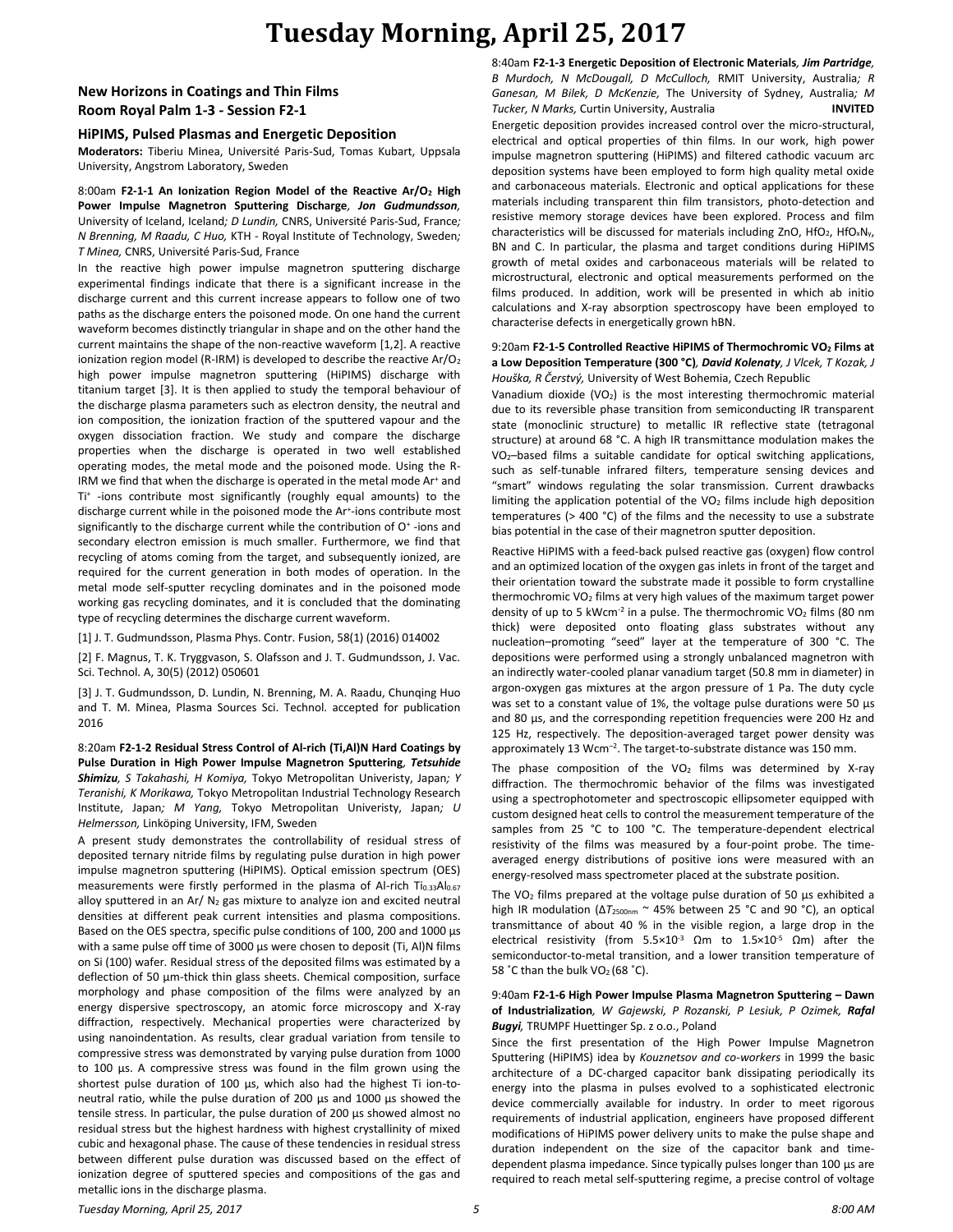# **Tuesday Morning, April 25, 2017**

and current pulse shape is required during the whole pulse length. Furthermore, for tuning ionization of the plasma species and deposition rate flexibility in power delivery regulation is of a key importance.

This contribution provides a series of case-study examples where HIPIMS was tested and qualified for industrial applications. First, the examples from the hard and decorative coating applications will be discussed. Using the basic facts about the HIPIMS plasma parameters the influence of the modified rectangular-like current peak on the plasma composition and dynamics will analyzed. As next, a novel approach of a flexible and application selectable HiPIMS power delivery control will be presented: *(i)* peak current regulation, *(ii)* pulse frequency, and *(iii)* pulse length. The infield experiments data will be used to discuss the influence of peak current regulation on the ionization degree of the sputtered species as well as the influence of frequency regulation on the deposition rate.

Finally, tests performed in reactive processes both on metallic and ceramic target materials will complete the discussion on HIPIMS industrialization demonstrating the importance of fast arc detection and suppression algorithms required for a long term stability of industrial processes.

10:00am **F2-1-7 Comparison of CrN from Planar and Rotating Target using Highly Ionized Processes***, Holger Gerdes, A Themelis, R Bandorf, M Vergöhl, G Braeuer,* Fraunhofer Institute for Surface Engineering and Thin Films IST, Germany

CrN is used in many industrial applications. It provides good electrical conductivity, high hardness, corrosion resistance and high temperature stability. As known from many other investigations high power impulse magnetron sputtering (HIPIMS) lead to significant improved properties.

This presentation will discuss the influence of different HIPIMS techniques on the adhesion, hardness and composition of the thin film. Therefore, the gas composition (ratio between Ar and N2), the working pressure were changed. Additionally, the influence of the sputtering plant and target geometry was investigated. Two sputtering plants were used. The first one, a lab scale one, was equipped with a planar target (132 mm x 224 mm) and the second one with a planar (130 mm x 470 mm) and a rotating (Length of 500 mm) target.

While conventional processes require temperatures in the range of 250 °C and additional biasing the presented films all showed hardness values up to 2900 HV without substrate bias or additional heating.

### 10:20am **F2-1-8 Molybdenum Thin Films Deposited by High Power Impulse Magnetron Sputtering***, Arutiun P. Ehiasarian, D Loch,* Sheffield Hallam University, UK

Molybdenum thin films used in chalcopyrite solar cells can influence the Na diffusion rates and the texture of the Cu(InGa)Se<sub>2</sub> absorber according to the microstructure and morphology. The lowest resistivity films are achieved at low working pressure and are accompanied by high residual stress and poor adhesion due to the resulting high energy of the deposited flux. High Power Impulse Magnetron Sputtering was employed to ionise the sputtered flux, achieve high adatom mobility at low energy and influence the growth of Mo back contacts. Pulse durations in the range 60 to 1000 µs, sputtering voltages between 800 and 1500 V and deposition pressures of  $2\times10^{-3}$  mbar and  $4\times10^{-3}$  mbar resulted in ten-fold variations in the flux ratios of  $Mo^{1+}/Mo^{0} Mo^{2+}/Mo^{1+}$ ,  $Ar^{2+}/Ar^{1+}$  and  $Mo^{1+}/Ar^{1+}$  as determined by optical emission spectroscopy and time-resolved plasmasampling energy-resolved mass spectroscopy. The energy of metal and gas double- and single-charged ions reduced with pulse duration and increased with voltage. The microstructure of the films varied from open columnar with faceted tops to fully dense as observed by secondary electron microscopy. The reflectivity of the films improved by 20% compared to industry-standard materials. The lowest resistivity was in the range of 12 µΩ-cm as observed by four-point probe measurements of 570 nm thick films. The correlation between resistivity, microstructure, crystallographic texture and deposition flux characteristics is discussed.

### 10:40am **F2-1-9 Epitaxial Growth of Copper Thin Films on Si(001) by HiPIMS***, Felipe Cemin,* Université Paris Sud, France*; G Abadias,* Université de Poitiers, France*; D Lundin, T Minea,* Université Paris-Sud, France

The heteroepitaxial growth of metallic thin films on semiconductor substrates is usually required to provide a special growth direction for subsequent deposition of magnetic ultrathin layers or to reduce the dislocation density of lattice mismatched heterostructures. However, epitaxial relationship may be only obtained if the substrate surface is free of native oxides and contaminants, i.e., an atomic cleaning process is required. Conventional pre-treatment methods include the heating of the substrate at relatively high temperatures (800 °C) and the creation of a hydrogen-termination layer on the substrate surface through chemical etching with hydrofluoric acid. In this contribution we report a new route to grow epitaxial copper thin films at room temperature on silicon(001) wafers covered with native oxide without any prior substrate cleaning process. This method consists in a single-step deposition using high power impulse magnetron sputtering (HiPIMS) and substrate biasing. The studied Cu thin films were deposited onto Si(001) wafers by HiPIMS and conventional direct current magnetron sputtering (DCMS) at different substrate bias voltages. The stress evolution during deposition was monitored *in situ* using the real-time wafer curvature method. The asdeposited Cu films were characterized *ex situ* by X-ray diffraction, focused ion beam scanning electron microscopy, electron backscattering diffraction and atomic force microscopy. It was found that for higher bias voltages, a Cu/Si epitaxial growth is achieved following the Cu(001) [100] // Si(001) [110] orientation relationship in HiPIMS films, while polycrystalline Cu films with [111] preferred orientation are obtained using a DCMS discharge under the same deposition conditions. Detailed investigation of the film structure correlated with the intrinsic stress measurements shows that the substrate bias voltage affects the early growth stages of HiPIMS Cu films on Si, and thus their final microstructures.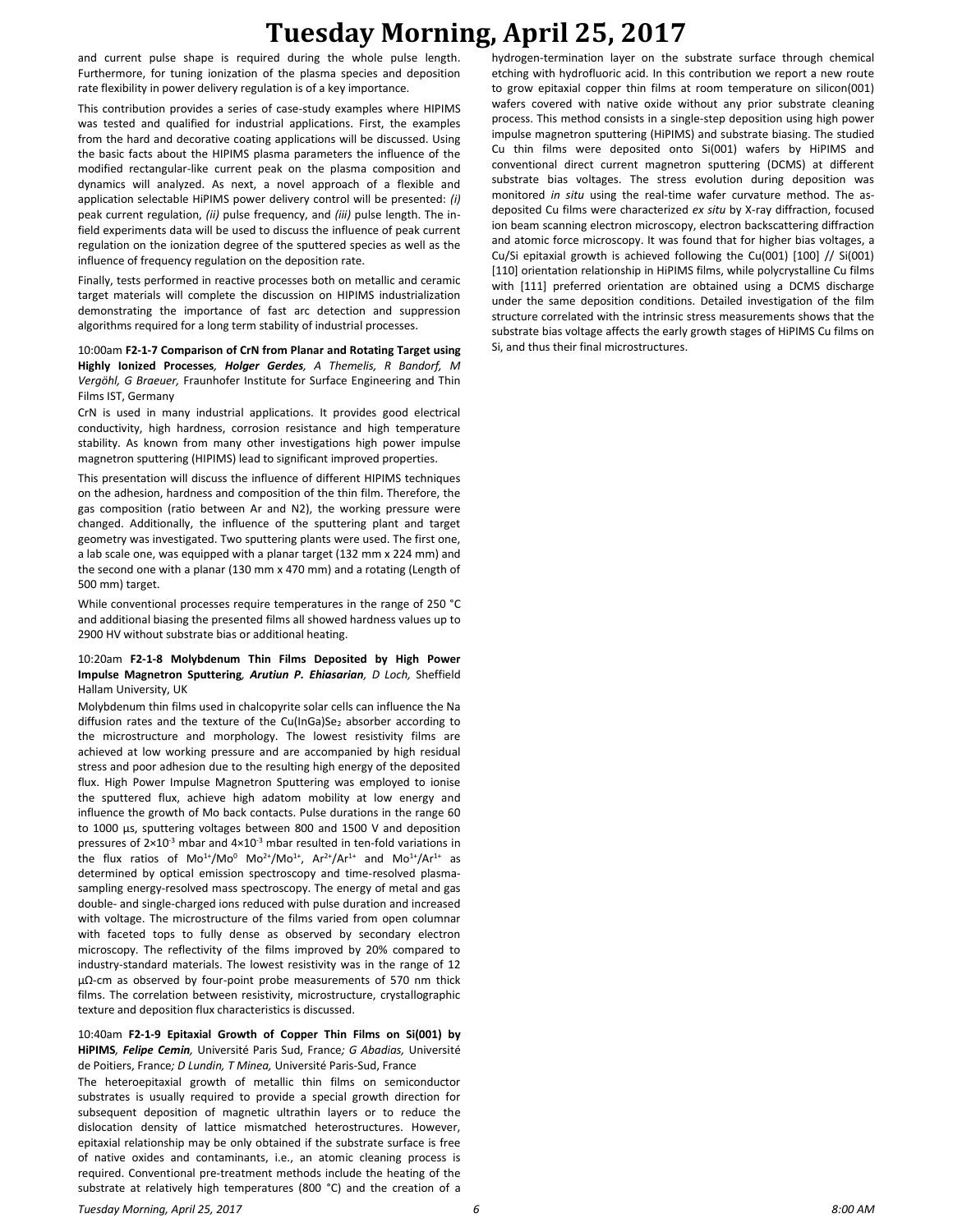# **Tuesday Afternoon, April 25, 2017**

### **New Horizons in Coatings and Thin Films Room Royal Palm 1-3 - Session F2-2**

### **HiPIMS, Pulsed Plasmas and Energetic Deposition**

**Moderators:** Tiberiu Minea, Université Paris-Sud, Tomas Kubart, Uppsala University, Angstrom Laboratory, Sweden

1:50pm **F2-2-2 HPPMS Deposition from Composite Targets: Effect of Two Order of Magnitude Target Power Density Changes on the Composition of Sputtered Cr-Al-C Thin Films***, Holger Rueß,* RWTH Aachen University, Germany*; M to Baben,* GTT-Technologies, Germany*; L Shang,* RWTH Aachen University, Germany*; P Polcik, S Kolozsvári,* Plansee Composite Materials GmbH, Germany*; M Hans,* RWTH Aachen University, Germany*; D Primetzhofer,* Uppsala University, Sweden*; J Schneider,* RWTH Aachen University, Germany

Magnetron sputtering techniques are widely used to synthesize a large number of coatings either from elemental, compound or composite targets. Coatings synthesized by direct current magnetron sputtering (DCMS) from the latter two targets often exhibit a considerable compositional deviation from the target composition, in particular, for targets containing constituents with significant mass differences [1,2]. However, for high power pulse magnetron sputtering (HPPMS), where in contrast to DCMS, a large fraction of film forming species is ionized, the magnitude of compositional deviations has not been investigated.

Hence, the effect of target power density on the composition of sputtered thin films from a Cr-Al-Cr<sub>3</sub>C<sub>2</sub> composite target, as Cr, Al and C exhibit significant mass differences, was studied by utilizing DCMS (2.3 W/cm²) and HPPMS (162 and 373 W/cm²) at various substrate bias potentials and temperatures. Independent of the applied power density at the target, all Cr–Al–C thin films deposited at floating substrate potential showed no differences in composition. As the target power density was increased and a substrate bias potential was applied, aluminum deficiencies of up to 18.3 at.% were measured. Based on the measured ion currents at the substrate, preferential re-sputtering of aluminum was suggested to cause the dramatic Al depletion. As the substrate temperature was increased with an applied substrate bias potential of -100 V, the Al concentration was reduced by 8.4 at.% compared to the room temperature deposition. This may be rationalized by thermally induced desorption in addition to the afore mentioned re-sputtering effect.

[1] J. Neidhard, S. Mráz, J. M. Schneider, E. Strub, W. Bohne, B. Liedke, W. Möller, C. Mitterer, J. Appl. Phys. 104 (2008) 063304.

[2] S. Mráz, J. Emmerlich, F. Weyand, J. M. Schneider, J. Phys. D: Appl. Phys. 46 (2013) 135501.

2:10pm **F2-2-3 Adherent and Hard DLC Coatings Deposited by HiPIMS in Deep Oscillations Magnetron Sputtering (DOMS) Mode***, Fábio Ferreira,*  University of Coimbra, Portugal*; A Aijaz, T Kubart,* Uppsala University, Angstrom Laboratory, Sweden*; A Cavaleiro, J Oliveira,* University of Coimbra, Portugal

Diamond-like carbon coatings (DLC) make up the largest proportion of thin film coating solutions applied in the automotive industry, notably for engine applications, drivetrain components and transmission parts. DLC combine high hardness with low friction coefficient, chemical inertness, high thermal conductivity and high refractive index, making them very attractive for a wide range of other applications. In order to comply with the current trends of rising operating temperatures and lower viscosity oils, component manufacturer are currently seeking to develop a new generation of DLCs coatings, with improved properties. The main limitations of the existing DLC solutions stem from high internal stresses and limited thermal stability. The stresses, often in excess of 10 GPa, limit the maximum achievable thickness of hard H-free DLCs due to adhesion problems. H containing DLC coatings, on the other hand, have lower hardness and are typically restricted to operating temperatures below 350⁰C. The main objective of this work is to develop a new generation of significantly improved well-adherent and hard DLC coatings, with high sp3/sp2 ratio and good temperature stability. DLC films were deposited by deep oscillation magnetron sputtering (DOMS), a variant of high power impulse magnetron sputtering (HIPIMS). The bombardment energy was controlled by changing the substrate bias. In order to improve the film's adhesion an interlayer was deposited. In this work, the microstructure of the films was characterized using scanning electron microscopy, Raman spectroscopy and X-ray reflectivity. The mechanical properties (Hardness and Young´s modulus) of the films were also characterized.

2:30pm **F2-2-4 Variation of Local Chemical Compositions of (Ti, Al)N Films on Inner Wall of Small Hole deposited by High Power Impulse Magnetron Sputtering***, Hidetoshi Komiya, T Shimizu,* Tokyo Metropolitan Univeristy, Japan*; Y Teranishi, K Morikawa, M Yang,* Tokyo Metropolitan Industrial Technology Research Institute, Japan

To enhance the tool life as in industrial scale, thin films with anti-adhesive and high wear toughness are required to deposit uniformly on the threedimensional complicated shape structure. Focusing on the great possibility of high power impulse magnetron sputtering (HiPIMS), the authors have demonstrated its availability and advantages for the industrial applications [1-3]. For the further improvement of film quality the present study focused on controlling chemical composition of thin film at inner wall of sub-millimeter scale small hole, which is specifically important for the crystal phase and mechanical properties. The small hole structure was realized by clamping the comb-shaped stainless steel plate with two flat silicon wafer substrates. To characterize the films properties at different position of inner wall depth, the several analytical techniques were performed. Surface morphology and cross-sectional microstructure of the films on the inner wall were observed using field emission scanning electron microscopy (FE-SEM). Cross-sectional SEM observation was prepared by focused ion beam (FIB). Additionally, the local chemical composition of the (Ti,Al)N films at each position of inner wall depth was analyzed by energy dispersive X-ray spectroscopy coupled with FE-SEM (SEM-EDX), which can achieve the local elemental analysis at micrometerscaled area on the inner wall. As results, increasing tendency of atomic composition ratio of Ti and that of N / (Ti+ Al) were shown at deeper position of the inner wall. The role of ionization degree of sputtered species and its transportation and distribution into the small-hole structure are discussed by comparing with the film deposited by conventional dc magnetron sputtering.

#### References

[1] T.Shimizu, H.Komiya et al., *Surface and Coatings Technology*, 250 (2015) pp.44-51

[2] T.Shimizu et al., *Thin Solid Films*, 581 (2015) pp.39-47

[3] T.Shimizu, H.Komiya et al., *Thin Solid Films*, In Press (http://dx.doi.org/10.1016/j.tsf.2016.09.041)

#### 2:50pm **F2-2-5 A Feasibility Study on the Large-area Graphene Growth by using High Power Impulse Magnetron Sputtering (HIPIMS)***, C Pandey, M Po, D Liou, M Chen, Y Chen, Ju-Liang He,* Feng Chia University, Taiwan

High Power Impulse Magnetron Sputtering (HIPIMS), known to produce high density plasmas, is utilized to energize carbon ions from graphite substrate as cathode. for growth of large area graphene.

In this work, we aimed at depositing graphene on Copper and Silicon wafer using HIPIMS at temperatures up to 500°C and substrate bias up to -800V. Vacuum pressures of  $0.1 - 0.4$  mTorr and deposition times of 5 minutes and 10 seconds were used. At 500°C and the substrate bias set at -800V, a 7-8 layered graphene film on Copper was obtained for a deposition time of 5 seconds. An interesting feature observed using Optical Emission Spectroscopy showed that increasing the peak power increased the presence of Carbon-ion species in the plasma.

Raman spectroscopy and Raman mapping were carried out to analyze the G, D and 2D band information and I<sub>2D</sub>/I<sub>G</sub> ratios for the samples for qualitative analysis of the graphene layers respectively.

The construction of the synthesized graphene was analyzed through TEM micrographs. At zero substrate bias, amorphous carbon film was deposited on the copper substrate whereas when biased at -800V, multiple layers of graphene were deposited with a thickness of 0.33 nm .

This study showed that modifying the substrate temperature and the biasing voltage has a significant effect on the deposition of carbon atoms on the surface of copper or silicon even at low temperature of 500°C as compared to the high temperatures used in CVD techniques.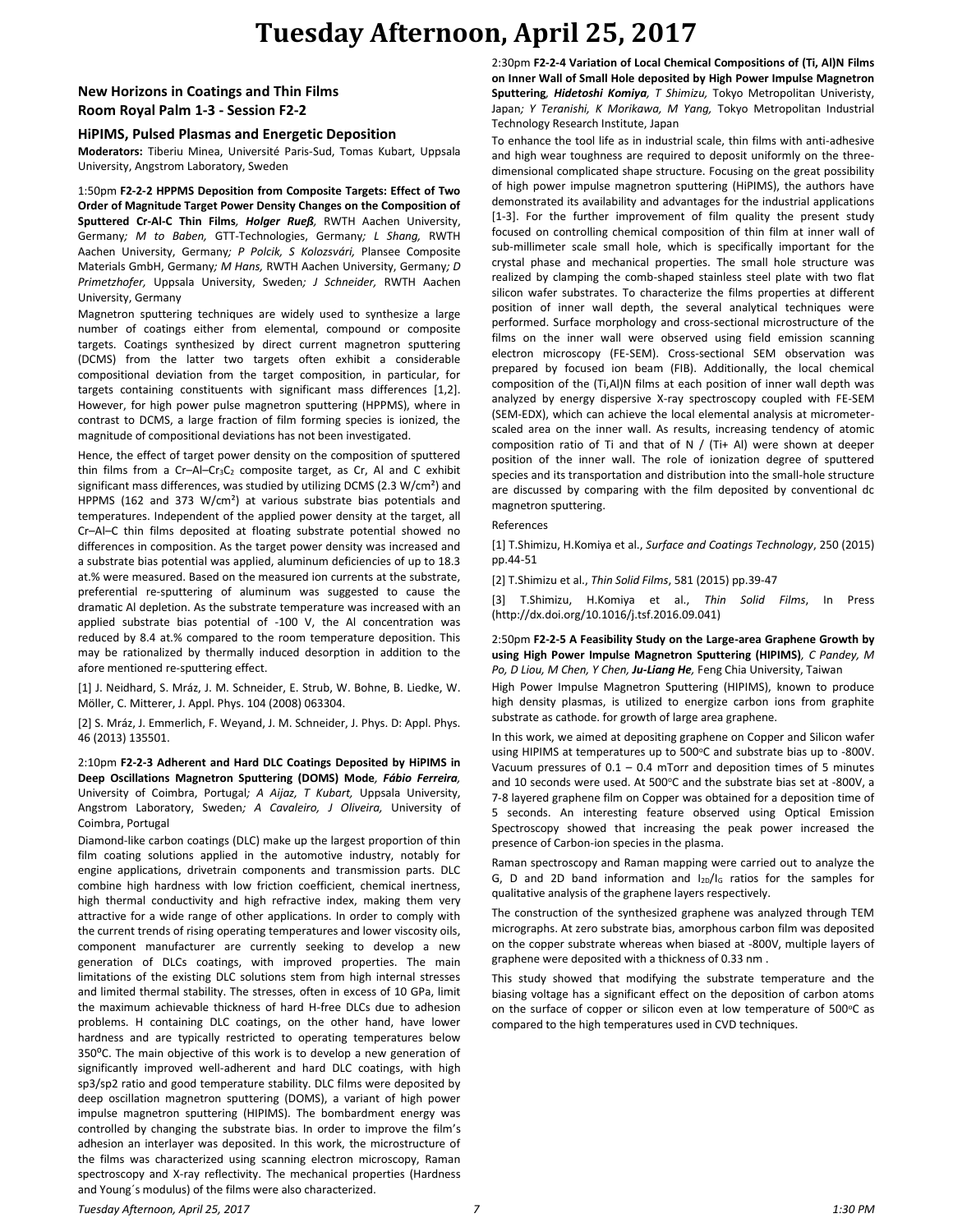## **Tuesday Afternoon, April 25, 2017**

**New Horizons in Coatings and Thin Films Room Royal Palm 1-3 - Session F5**

### **Additive-manufacturing-based Methods and Surface Engineering**

**Moderators:** Ramana Chintalapalle, University of Texas at El Paso, Sven Ulrich, Karlsruhe Institute of Technology (KIT)

### 3:30pm **F5-7 3D-Painted Metals and Alloys: A New Approach to Metal and Alloy Advanced Manufacturing***, A Jakus, S Taylor, Nicholas Geisendorfer, D Dunand, R Shah,* Northwestern University, USA

We present a alternative technology to traditional laser and e-beam based metal and alloy additive manufacturing (AM) approaches that utilizes room-temperature extrusion of particle-based liquid inks comprised of metal oxide powder(s), elastomeric binder, and graded volatility solvents to create self-supporting, complex constructs that can be thermochemically reduced and sintered, resulting in metallic constructs. This particular ink formulation results in 3D-printed green bodies that, although comprised of up to 90 vol.% metal, alloy, and/or metal compound particles, can be bent, rolled, folded, cut, and even fused with other similar materials using the ink as an adhesive. The inks may also be used to rapidly create flexible, conformal films via dip-coating and other non-3D-printing methods. We demonstrate that this process can be applied to a variety of ferrous and non-ferrous primary metal and alloy systems to create objects as small as a single cubic millimeter and as large as many cubic centimeters, comprised of structural features as small as 100 µm. In this manner, nano- and micron-scale oxide powders, which are generally far more economical than their metallic or pre-alloyed powder counterparts, can be utilized to rapidly create large scale, user-defined architectures. Mechanical testing of 3Dprinted oxide green bodies reveals that tensile and compressive strengths and moduli depend heavily on the concentration of particles within the construct, as well as the size of the comprising particles. None of the green bodies tested, including those comprised of 90 vol.% particles, catastrophically fail under compressive loads, but rather, plastically deform. Inks comprised of a variety of metals - including but not limited to those of iron, nickel, copper, tungsten - are presented along with inks comprised of mixed oxides corresponding to desired final binary and ternary alloy compositions. Oxide green bodies are thermochemically reduced in pure H<sub>2</sub> atmosphere at elevated temperatures to metals and alloys, which then continue to be sintered in  $H_2$  or inert atmosphere. The resulting metallic constructs, although volumetrically reduced due to sintering and to oxide-to-metal density changes, retain their originally shapes without warping, cracking, or sagging. Metallographic and electron microscopic analyses of the resulting metal and alloy structures reveal near fully dense metallic constructs can be achieved with the majority of the systems tested. Finally, we show how this process can be extended towards creating complex, multi-metal/alloy constructs through co-3Dprinting of multiple liquid oxide inks.

3:50pm **F5-8 3D Printing of 2D Materials***, A Juhl,* Materials and Manufacturing Directorate, Air Force Research Laboratory, USA*; A Stroud,*  Institute for Micromanufacturing/Physics Program, Louisiana Tech University, USA*; W Lai,* University of Dayton/Sensors Directorate, Air Force Research Laboratory, USA*; S Kim,* Human Effectiveness Directorate, Air Force Research Laboratory, USA*; N Glavin, R Berry, G Leuty,* Materials and Manufacturing Directorate, Air Force Research Laboratory, USA*; R Naik,*  Human Effectiveness Directorate, Air Force Research Laboratory, USA*; M Durstock,* Materials and Manufacturing Directorate, Air Force Research Laboratory, USA*; P DeRosa,* Institute for Micromanufacturing/Physics Program, Louisiana Tech University, USA*; E Heckman,* Sensors Directorate, Air Force Research Laboratory, USA*; Christopher Muratore,* University of Dayton, USA

Alternative materials and fabrication techniques are necessary to revolutionize the performance of large scale flexible electronics. Direct printing of electro-optical devices is a promising new fabrication approach, especially for integration of emerging two dimensional (2D) materials which have uncommon and useful combinations of properties, such as tunable band gaps, mechanical flexibility and optical transparency. However, challenges in conventional printing of suspended 2D particles and low performance of printed circuits remain. Here we describe a printing technique based on a novel a selective molecular attachment (SMA) approach for integration of 2D and other materials into printed circuits or devices. Peptide molecules have been identified via phage display techniques that adhere selectively to semiconducting few-layer MoS<sup>2</sup> flakes and graphene. These peptides are dissolved in 'ink' and printed on insulating surfaces to print transistors and other devices. The printed substrates are then dipped in suspensions of graphene and  $MoS<sub>2</sub>$  and the particles stick only to the peptide printed surfaces. Simulations of the peptide surface interactions reveal the specific amino acids that bind to substrate and particle. For example we observe that for the HLL peptide adsorbed on MoS<sub>2</sub>, the phenylalanine ring had the closest binding position of any amino acid. The other ring residue structures, histidine and the two prolines, were also shown to very close to the surface. The n-term, c-term, and arginine residues were seen to migrate away from the surface. This knowledge enables design of peptides for enhanced adhesion and also for sensing of target molecules in vapor or solution phase. It is anticipated that the exotic combinations of properties found in 2D materials will add unique functionality to devices over standard printed materials and architectures. Here we demonstrate the technique and explore the peptide-surface interactions in SMA processes.

#### 4:10pm **F5-9 Direct Laser Deposition of High Entropy Alloy Coatings on High Temperature Alloys***, Daniel Fabijanic, Q Chao,* Deakin University, Australia*; T Jarvis, X Wu,* Monash University, Australia*; P Hodgson,* Deakin University, Australia

High entropy alloys (HEAs) are relatively a new alloy system comprising of a minimum of 5 principle alloy elements at a concentration between 5-35 atomic percent. Contrary to phase rule prediction many HEA compositions form simple solid solutions. HEAs have attractive properties as bulk or coating materials in elevated temperature applications: high resistance to thermal softening, thermally stable microstructure, low inter-diffusion, and high oxidation resistance. Limited studies have explored the formation of HEA coatings on steel substrates by laser surface melting a static layer of pre-alloyed powders. This technique is restricted to horizontal surfaces, limiting practical implementation. To clad complex shapes an appropriate technique is "blown powder" additive manufacturing (Direct laser deposition, DLD) where powder is delivered to a focused laser on a controllable head. The formation of HEA coatings by this technique is unreported in the literature. This work addresses two main research questions; *Can chemically homogenous coatings be manufactured by the DLD of a blend of 5 elemental powders?* and *Can the DLD process parameters be controlled to eliminate the dilution effect of the substrate?*.

Al*x*CoCrFeNi (*x*=0.3, 0.6 and 0.9) HEA coatings of were produced by singlepass DLD on 253MA austenitic steel and Inconel 600 superalloy using a mixture of blended elemental powders. A three-level parametric study was performed on key variables: laser power, scan speed, spot size, powder feed rate, focal offset and hatch distance. Through thickness elemental composition (GDOES) and phase analysis (XRD) was determined. The coating microstructure (SEM, AsB detector), local homogeneity (EDS) and properties (microhardness) were obtained in cross-section. Increasing Al mole fraction from 0.3 to 0.6 and 0.85 resulted in a change in HEA coating crystal structures from FCC, FCC/BCC and BCC. The compositional mixing between the deposited layer and the substrate was quantified using a proposed mixing factor, which was significantly influenced by the deposition variables, chiefly powder feed rate. Homogenous HEA coating compositions were obtained at a relatively higher powder feed rate.

4:30pm **F5-10 In-situ Impedance Spectroscopy Evaluation of Electrolytic Plasma Polishing Process for Stainless Steels***, V Mukaeva, E Parfenov, R Nevyantseva,* Ufa State Aviation Technical University, Russian Federation*; A Matthews, Aleksey Yerokhin,* University of Manchester, UK

Electrolytic Plasma Polishing (EPPo) is currently attracting increasing attention due its ability to provide excellent surface finish to components manufactured by various methods, including 3D printing parts of stainless steels, Ti, Cu and Ni alloys. The method is based on anodic dissolution of metals combined with sputtering by glow discharge which is developed in the Vapour Gaseous Envelope (VGE) formed at the surface of the working electrode under the conditions of high-voltage electrolysis. However, how these two different material removal mechanisms coexist and interact with each other remains unclear. To elucidate these relationships in-situ impedance spectroscopy studies of the EPPo process of AISI 420 stainless steel have performed. The impedance spectra have been acquired for the treatments carried out at voltages and temperatures ranging from 250 to 350 V and 70 to 90  $\degree$ C respectively. Based on the analysis of impedance spectra, an equivalent circuit was developed, including three kinetic processes with different time constants representing charge transport through the VGE by normal conduction and plasma discharge mechanisms followed by charge transfer across the interface with the metal anode. Physical meanings of the circuit elements have been discussed and dependencies on processing parameters established. These dependencies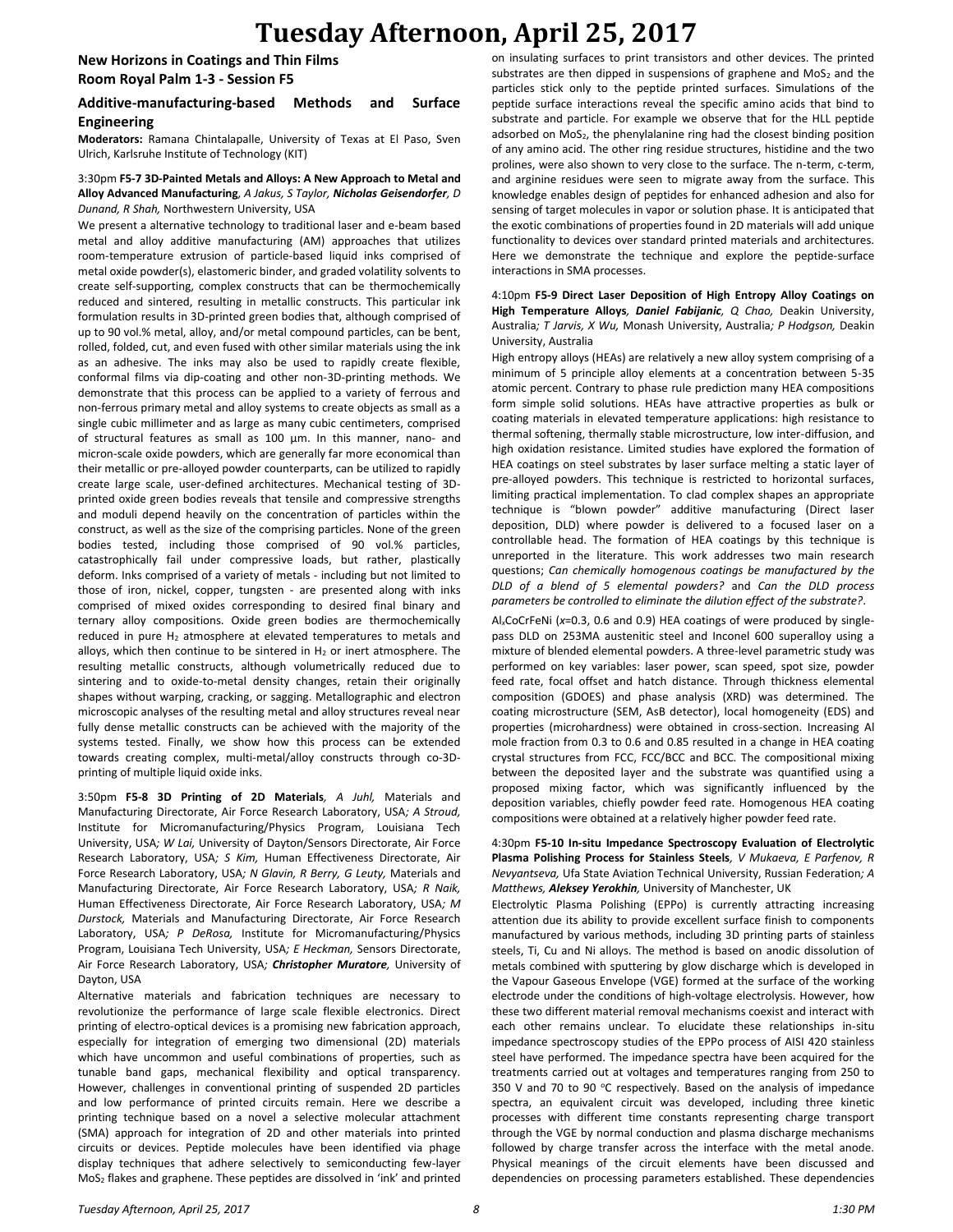# **Tuesday Afternoon, April 25, 2017**

have been correlated with kinetic characteristics of material removal and quality of surface finish achieved. As a result, optimum conditions for EPPo treatment of AISI 420 stainless steel have been established.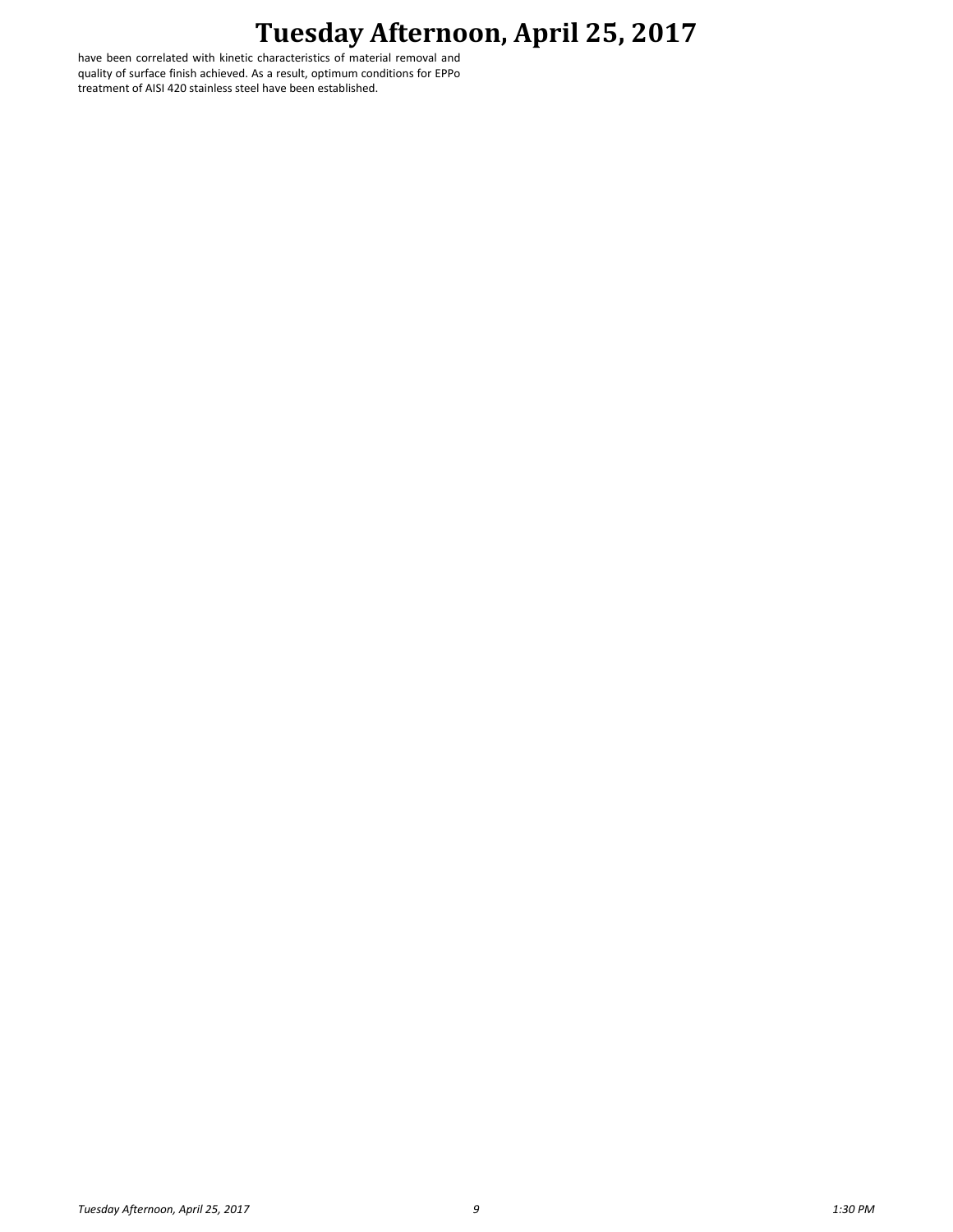# **Wednesday Morning, April 26, 2017**

## **New Horizons in Coatings and Thin Films Room Royal Palm 1-3 - Session F4-1**

### **Functional Oxide and Oxynitride Coatings**

**Moderators:** Michael Stueber, Karlsruhe Institute of Technology, Anders Eriksson, Oerlikon Balzers, Oerlikon Surface Solutions AG

8:00am **F4-1-1 Development of Microstructure, Phase Composition and Residual Stresses during Plasma Electrolytic Oxidation (PEO) of Aluminium Alloys***, Etienne Bousser, A Yerokhin,* The Univ. of Manchester, UK*; T Schmitt,* École Polytechnique de Montréal, Canada*; A Gholinia, J Donoghue,* The Univ. of Manchester, UK*; D Asquith,* Sheffield Hallam Univ., UK*; A Jarvis,* Univ. of Sheffield, UK*; P Withers, A Matthews,* The Univ. of Manchester, UK

Aluminium alloys are widely used for their high specific strength but because of their lower hardness, these alloys often present a less than ideal resistance to surface degradation. In order to improve the tribomechanical behaviour of these materials, Plasma Electrolytic Oxidation (PEO) has been shown to offer better wear performance through increased hardness due to the formation of hard crystalline phases during the oxide growth process at near-to-ambient bulk metal temperatures. Indeed, these coatings are typically non-uniform with a shallow porous top layer which sits on a thicker, dense layer comprising of a mixture of polycrystalline and amorphous oxide phases. In this paper, we investigate the evolution of microstructure, phase content and residual stress states in Al2O3 layers formed on aluminium alloys using Pulsed Bipolar PEO processes.

In order to understand the evolution of surface layer microstructure and phase composition during PEO treatments, the layers formed at different process durations were evaluated. In order to characterise appreciable changes in microstructure and crystallography of the formed oxide phases over a small range, the surface layers were characterised by cross-sectional Scanning Electron Microscopy (SEM) while the phase composition and strain states were evaluated by laboratory- and synchrotron-based depthresolved Grazing Angle X-Ray Diffraction (GAXRD) measurements. Moreover, in order to observe the effects of thermal gradients during coating deposition on the occurrence, size and distribution of the different alumina phases (alpha, gamma and amorphous phases) within the coating microstructure, high resolution Electron Back-Scattered Diffraction (EBSD) was carried out on the coating cross-sections prepared by Xe<sup>+</sup> ion Plasma FIB serial-sectioning and broad Ar<sup>+</sup> ion beam milling.

In this study, we will show that the microstructure and phase content is strongly dependent on the processing method through variations in temperature flux within the forming oxide layer. In addition, the complex distribution of residual stresses as a function of depth and phase content is presented. We will show that overall low compressive residual stresses are present in the coating and are balanced by tensile stresses in the substrate. Finally, it appears that the gamma to alpha phase transformation, which occurs in the inner region of the coating, leads to relaxation of internal stresses in the gamma phase matrix.

8:20am **F4-1-2 Influence of Transition Metal Dopants on the Reactive Sputtering Process of Al2O<sup>3</sup> Thin Films and their Oxidation Resistance***, Bernhard Kohlhauser, H Riedl, C Koller,* Institute of Materials Science and Tech., TU Wien, Austria*; S Kolozsvári,* Plansee Composite Materials GmbH, Germany*; V Paneta, D Primetzhofer,* Uppsala University, Sweden*; H Hutter,*  Institute of Chemical Technologies and Analytics, TU Wien, Austria*; P Mayrhofer,* Institute of Materials Science and Tech., TU Wien, Austria

The pursuit of longer lasting workpieces is pushing materials to their limit. To meet the ever growing mechanical and chemical demands, the aid of protective coatings is developing from a surface improvement to an essential necessity. One of the coating materials, that attracts particular attention due to its outstanding oxidation resistance, thermo-mechanical stability and chemical inertness is  $Al_2O_3$ . While the thermodynamically stable  $\alpha$ –Al<sub>2</sub>O<sub>3</sub> (corundum) is limited to high deposition temperatures, the cubic γ-Al2O3 can be deposited by DC pulsed or RF reactive sputtering at more workable temperatures but lower growth rates. Reactive DC sputtering yields higher deposition rates but struggles with non-stable deposition conditions due to the formation of isolating  $Al_2O_3$  at the target surface.

To improve the reactive DC sputtering process, we study the influence of small amounts of transition metal dopants such as  $M = Cr$ . Nb, Mo, and W on the deposition process as well as the properties of the deposited (Al1 $x/M_x$ )<sub>2</sub>O<sub>3</sub> thin films. The selected concentrations of the dopants in the

targets were 2 and 5 at.% each. Resulting dopant concentrations in the thin film were investigated via a combination of energy dispersive x-ray spectroscopy and time-of-flight recoil detection analysis. In comparison to the non-alloyed Al target a significantly improved process stability was observed. The morphology of all coatings is highly dense, smooth and partly columnar with cubic γ-Al<sub>2</sub>O<sub>3</sub> crystalline structure. The mechanical properties of the low level Cr, Mo, and W containing coatings are slightly enhanced, e.g. hardness values of about 25 GPa. Transmission electron microscopy is applied to evaluate the influence of the dopant atoms on the morphology and the crystal structure. As a result of the enhanced process stability, the oxidation protection capabilities can be clearly improved by alloying W, Mo, or Cr compared to pure  $Al_2O_3$  thin films, as proven by differential scanning calorimetry and secondary ion mass spectroscopy of isotope tracers.

8:40am **F4-1-3 On the Phase Evolution of Al-Cr-based Intermetallics and Oxides Formed by Cathodic Arc Evaporation***, V Dalbauer, Christian Koller, R Raab,* CDL-AOS TU Wien, Austria*; S Kolozsvári,* Plansee Composite Materials GmbH, Germany*; J Ramm,* Oerlikon Surface Solutions AG, Liechtenstein*; M Bartosik, P Mayrhofer,* TU Wien, Austria

The protection of tools and components by only several microns thick hard coatings has evolved to an indispensable element of today's manufacturing and forming process chain. This particular type of surface treatment not only guarantees for enhanced performance of components facing severe mechanical and thermal load, or higher resistance against chemical attacks, but also makes the production cycles more efficient by increasing the dutycycle and simultaneously lowering material consumption. Owing to their outstanding properties in oxidising and chemically hazardous environments Al-Cr-based oxide coatings represent ideal candidates for the protective application at elevated temperatures. However, the strong dependence of these properties on the microstructure and crystallographic composition in combination with the formation of metastable phases at synthesis temperatures of less than 600 °C still pose a considerable challenge to materials scientists.

We therefore address the phase formation of cathodic arc evaporated  $(A|xCr<sub>1-x</sub>)<sub>2</sub>O<sub>3</sub>$  coatings with Al-contents x ranging from 0.90 to 0.25 as a function of oxygen partial pressure. Coatings synthesised with a constant oxygen process pressure are compared to gradually-structured films, for which the oxygen flow was slowly increased throughout the deposition process. The growth of metallic films and their transition to oxide phases with M<sub>2</sub>O<sub>3</sub> stoichiometry are discussed based on cross-sectional transmission electron microscopy and X-ray nano-beam studies.

#### 9:00am **F4-1-4 Synthesis of Local Epitaxial α-(Cr1-xAlx)2O<sup>3</sup> Thin Films (0.08 ≤ x ≤ 0.16) on α-Al2O<sup>3</sup> Substrates by R.F. Magnetron Sputtering***, Y Gao, H Leiste, M Stüber, Sven Ulrich,* Karlsruhe Institute of Technology (KIT), Institute for Applied Materials (IAM-AWP), Germany

(0001) oriented nanocrystalline  $\alpha$ -(Cr<sub>1-x</sub>Al<sub>x</sub>)<sub>2</sub>O<sub>3</sub> (0.08  $\leq$  x  $\leq$  0.16) thin films with a thickness of ~270 nm were grown on *c*-plane α-Al<sub>2</sub>O<sub>3</sub> (0001) single crystal substrates at 400°C by non-reactive reactive radio frequency magnetron sputtering from a segmented ceramic target. The stoichiometric composition of all films was verified by electron probe micro-analysis (EPMA). Only (*000l*) reflections of the films and the substrates were identified from X-ray diffraction (XRD) in Bragg-Brentano geometry. The reflections of the films shift to larger diffraction angle with increasing Al concentration. The mosaic spreading of the (0006) reflex of the films was analyzed to determine the misorientation of the individual crystals with respect of *c*-axis in the films. Transmission electron microscopy (TEM) was carried out in order to study the microstructure and further confirm the orientation and epitaxial relationship of [0001] film // [0001] substrate and [10-10] film // [10-10] substrate. More information such as lattice parameters  $a$  and *c*, strain relaxation and epitaxial quality of partial crystal tilting was obtained by reciprocal space mapping (RSM). Further, Raman spectra show a significant shift of phonon frequency with Al concentration. The band gap of the films is between 2.72 eV and 2.85 eV, calculated from visible light absorption spectra. The films nano-indentation hardness and the reduced Young's modulus are in the range of 25.6 - 30.8 Gpa and 216 - 339 Gpa respectively, which vary dependent on the Al concentration.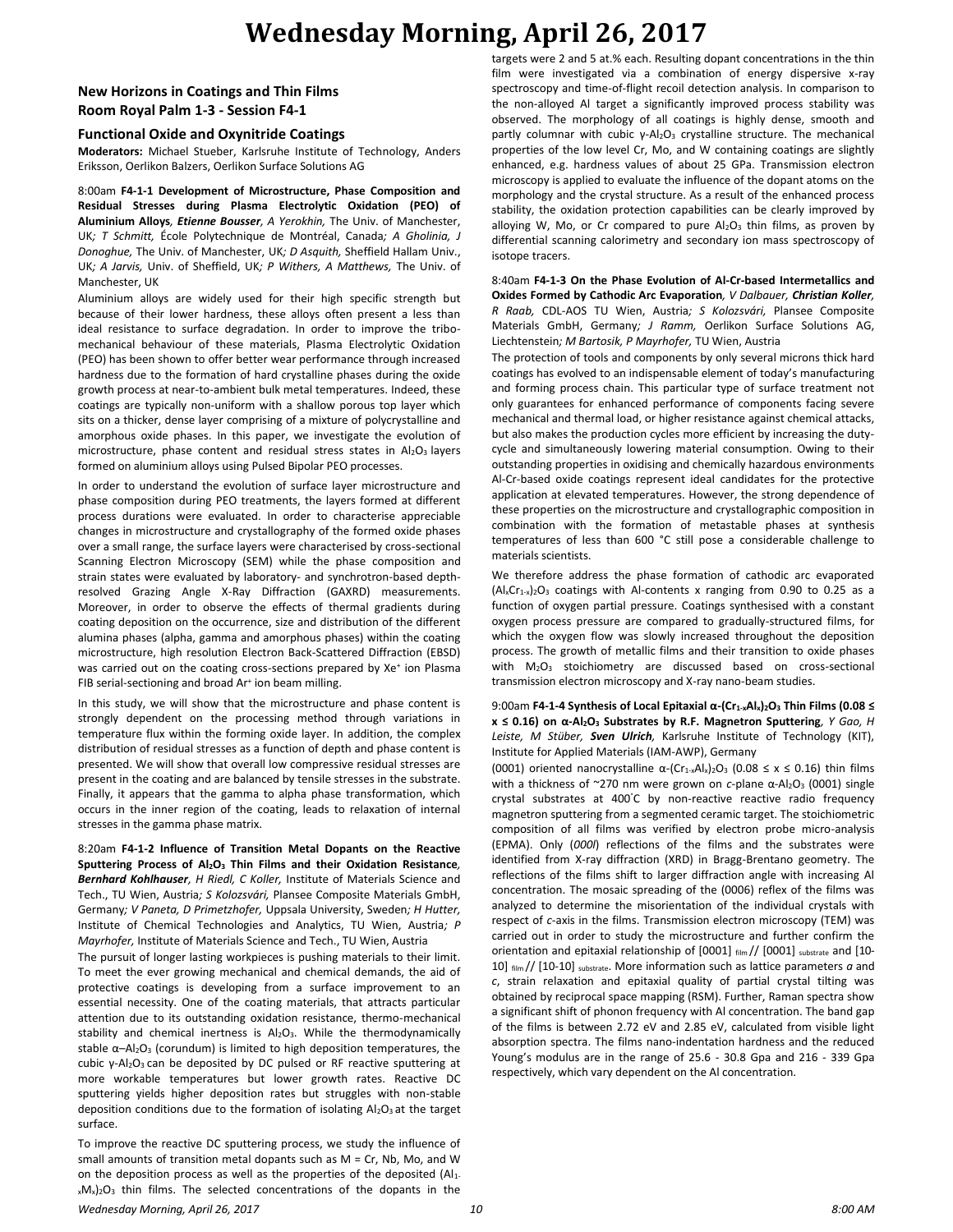# **Wednesday Morning, April 26, 2017**

9:20am **F4-1-5 Thermal Stability of Arc Evaporated Oxide, Nitride, Oxinitride, and Oxide/Nitride Coatings within the Systems Al-Cr-N and Al-Cr-O***, Robert Raab,* CDL-AOS TU Wien, Austria*; C Koller,* TU Wien, Austria*; S Kolozsvári,* Plansee Composite Materials GmbH, Germany*; J Ramm,*  Oerlikon Balzers, Oerlikon Surface Solutions AG, Liechtenstein*; P Mayrhofer,* TU Wien, Austria

The most common industrially used material systems synthesised by cathodic arc evaporation are nitrides or oxides. Among these, Al-Cr-based films are particularly suitable for a multitude of applications, which not only required a balanced and tailored property spectrum up to 1000°C (and beyond), but also the capability to withstand oxidising and chemically invasive environments. However, increasing demands for higher application temperatures and extended duty cycles, require improvements even for already well-established coatings.

In this regard, we have studied the thermal stability of  $AI_xCr_{1-x}N/(Al_xCr_{1-x})_2O_3$ multilayer coatings and compared them with the homogenously grown counterparts Al<sub>x</sub>Cr<sub>1-x</sub>N, (Al<sub>x</sub>Cr<sub>1-x</sub>)<sub>2</sub>O<sub>3</sub>, as well as its combination in terms of quaternary Al-Cr-O-N. Therefore,  $\mathsf{Al}_x\mathsf{Cr}_{1-x}\mathsf{N}$  and  $(\mathsf{Al}_x\mathsf{Cr}_{1-x})_2\mathsf{O}_3$  multilayers as well as mixtures thereof were synthesised by reactive arc evaporation using powder metallurgically prepared Al0.7Cr0.3 targets. By careful adjustment of deposition time and reactive gas configuration, the multilayers could be designed with different bilayer periods and interface types. By reducing the time per layer during the deposition (thus increasing the total number of bilayers), the  $(Al_xCr_{1-x})_2O_3$  and  $Al_xCr_{1-x}N$  layers have different thicknesses, resulting in decreased bilayer periods from 175 to 30 nm. The quaternary Al-Cr-O-N coatings, were synthesised with different O to N ratios to achieve a similar chemical composition compared to the multilayers.

We used a combination of differential scanning calorimetry (DSC), thermal gravimetric analysis (TGA), X-ray powder diffraction (XRD), and hardness investigations after annealing the samples up to 1500 °C in vacuum for one hour to investigate the decomposition of the Al-Cr-based oxide, nitride, oxinitride, and oxide/nitride coatings.

According to DSC/TGA results we can conclude that the thermal stability increases, with increasing total number of layers. We observed a transition from a two-step process of the Al-Cr-based multi-layered coatings with higher bilayer periods as well as the oxinitride coatings with higher N contents, to a one-step process of the  $\frac{A}{x}Cr_{1-x}N/(A/xCr_{1-x})_2O_3$  multilayers with the lowest bilayer periods and the oxinitride coatings with highest O content.

Based on our results we can conclude that a multi-layer arrangement with optimized bilayer period is superior to the monolithically grown  $\mathsf{Al}_x\mathsf{Cr}_{1-x}\mathsf{N}$ ,  $(Al_xCr_{1-x})_2O_3$ , and quaternary Al-Cr-O-N.

9:40am **F4-1-6 Structural Evolution in Reactive RF Magnetron Sputtered (Cr,Zr)2O<sup>3</sup> During Annealing***, Ludvig Landälv,* Linköping Univ., IFM, Thin Film Physics Div. and Sandvik Coromant R&D, Sweden*; J Lu,* Linköping Univ., IFM, Thin Film Physics Div., Sweden*; S Spitz, H Leiste, S Ulrich,*  Karlsruhe Institute of Technology (KIT), Inst. for Applied Mat. (IAM-AWP), Germany*; M Johansson-Jõesaar,* Linköping Univ., IFM, Nanostructured Mat. And SECO TOOLS, Sweden*; M Ahlgren, E Göthelid,* Sandvik Coromant R&D, Sweden*; B Alling,* Linköping Univ., IFM, Thin Film Physics Div. and Max-Planck-Institut für Eisenforschung GmbH, Sweden*; L Hultman,* Linköping Univ., IFM, Sweden*; M Stüber,* Karlsruhe Institute of Technology (KIT), Inst. for Applied Mat. (IAM-AWP), Germany*; P Eklund,* Linköping Univ., IFM, Thin Film Physics Div., Sweden

Physical vapor deposited binary oxide alloys has drawn attention in the past years, often focusing on the Al-Cr-O system [1,2]. The interest for this material system stems from the possibility to stabilize the desired corundum phase, α-Al2O3, by introducing other elements to the alloy such as Cr in α-(Al, Cr)<sub>2</sub>O<sub>3</sub>. The corundum structure is stabilized by means of a template growth; Cr forms escolaite Cr<sub>2</sub>O<sub>3</sub> which is isostructural with corundum. Exchanging Al with Zr, which is used in many other ceramic alloy systems, creates a new and interesting oxide system with the retained stabilization from Cr, despite Zr's one higher valence than Al and being significantly larger in size. Spitz et al. mapped the Cr-Zr-O system over a wide range of Cr/Zr composition by reactive RF-magnetron sputtering [3], obtaining different phases: solid solution in corundum structure at low Zrcontent, cubic-(Zr,Cr)O<sub>2</sub> based solid solutions at ~50 at % Zr, and monoclinic/tetragonal solid solution (Zr,Cr)O<sub>2</sub> for higher Zr-content. A recent in-situ synchrotron X-ray diffraction study showed the increase in crystallization onset temperature of  $α$ - $(Cr,Zr)$ <sub>2</sub>O<sub>3</sub> and tetragonal  $(Zr,Cr)O<sub>2</sub>$ from as-deposited amorphous Cr-rich Cr-Zr-O films during vacuum annealing with increasing Zr content

(3-15 at %) [4].

In the present study, Cr<sub>0.28</sub>Zr<sub>0.10</sub>O<sub>0.61</sub> coatings were synthesized at 500 °C by reactive RF-magnetron sputtering, to a thickness of about 5 µm. The asdeposited coatings were then vacuum annealed at 750°C, 810 °C, and 870 °C for 5 h each. The microstructure development of the binary oxide compound after annealing was characterized through high resolution state of the art HRSTEM and HREDX-maps, revealing the segregation of Cr and Zr on the nm scale.

The as-deposited films comprise of  $\alpha$ -(Cr,Zr)<sub>2</sub>O<sub>3</sub> solid solutions with a Zrrich ( $Zr, Cr$ ) $O_x$  amorphous phase distributed as elongated, in the growth direction, alternating domains. After annealing to 750°C tetragonal ZrO<sup>2</sup> nucleates and grows from the amorphous phase. The  $ZrO<sub>2</sub>$  phase is stabilized in its tetragonal (t) structure at these fairly low annealing temperatures, possibly due to the small grain size (<~30 nm). Correlated with the nucleation and growth of the  $t$ -ZrO<sub>2</sub> phase is an increase in hardness, with a maximum hardness after annealing to 750 °C, followed by a decrease in hardness upon grain coarsening, bcc metallic Cr phase formation and loss of oxygen during annealing to 870 °C.

[1] Ramm, J., et al., Surface & Coatings Technology, 2007, **202**(4–7): p. 876- 883

[2] Khatibi, A., et al. Acta Materialia, 2013, **61**(13): p. 4811-4822

[3] Spitz S., et al. Thin Solid Films, 2013, **548**: p. 143-149

[4] Rafaja D., et al, Thin solid Films, 2016, **516**: p. 430-436

10:00am **F4-1-7 Ternary Oxide Coatings as High-temperature Solid Lubricants***, Samir Aouadi, J Gu, D Stone,* University of North Texas, USA*; Y Gao, A Martini,* University of California Merced, USA **INVITED** This talk will provide an overview of the latest research developments on binary and ternary oxide coatings that have the potential to be used as solid lubricants at elevated temperatures. The review focuses on understanding the major mechanisms that lead to a reduction in friction and/or wear in high temperature lubricious oxides. Changes in the structural, chemical, and electronic properties of these oxides as a function of temperature will be correlated to their mechanical and tribological performance using a range of experimental tools in addition to simulations based on ab initio calculations and molecular dynamics simulation methods. The incorporation of these oxides in adaptive coating designs will also be discussed. Adaptive mechanisms include metal diffusion and formation of lubricant phases at worn surfaces, surface contact tribechemical evolution to form phases with low melting point, and the formation of easy-shear oxides. This review also includes a discussion of the industrial applications of these coatings as well as of potential improvements to the coating design and other anticipated future developments.

10:40am **F4-1-9 High-rate Reactive High-power Impulse Magnetron Sputtering of Hf-O-N Films with Tunable Composition and Properties***, Jaroslav Vlcek, A Belosludtsev, S Haviar, J Houška, R Čerstvý, J Rezek,*  University of West Bohemia, Czech Republic

Oxynitrides are a class of materials with yet unexplored physical, chemical and functional properties, and a great potential for industrial applications.

In this work, reactive HiPIMS with a feed-back pulsed reactive gas (oxygen and nitrogen) flow control and an optimized location (high-density plasma) of the reactive gas inlets in front of the target and their orientation toward the substrate made it possible to produce high-quality Hf-O-N films with a tunable elemental composition, structure and properties at very high deposition rates ranging from 240 nm/min for  $HfO<sub>2</sub>$  films [1] to 175 nm/min for HfN films. Basic principles of this method will be given.

The depositions were performed using a strongly unbalanced magnetron with a planar hafnium target of 100 mm diameter in argon-oxygen-nitrogen gas mixtures at the argon pressure of 2 Pa. The nitrogen fractions in the reactive gas flow were in the range from 0 % to 100 %. The repetition frequency was 500 Hz at a fixed deposition-averaged target power density of 30 Wcm-2 with the voltage pulse duration of 200 µs (duty cycle of 10 %). The substrate temperatures were less than 140 °C during the depositions of films on a floating substrate at the distance of 100 mm from the target. All films were nanocrystalline and their elemental compositions were varied gradually from HfO<sup>2</sup> to HfN. We present a gradual change of hard (18 GPa), highly optically transparent (extinction coefficient of 5x10<sup>-4</sup> at 550 nm), electrically insulating and hydrophobic (water droplet contact angle of 101°) HfO<sup>2</sup> films into harder (25 GPa), optically non-transparent, electrically conductive (electrical resistivity of  $3.2x10^{-6}$  Ωm) and more hydrophobic (water droplet contact angle of 107°) HfN films.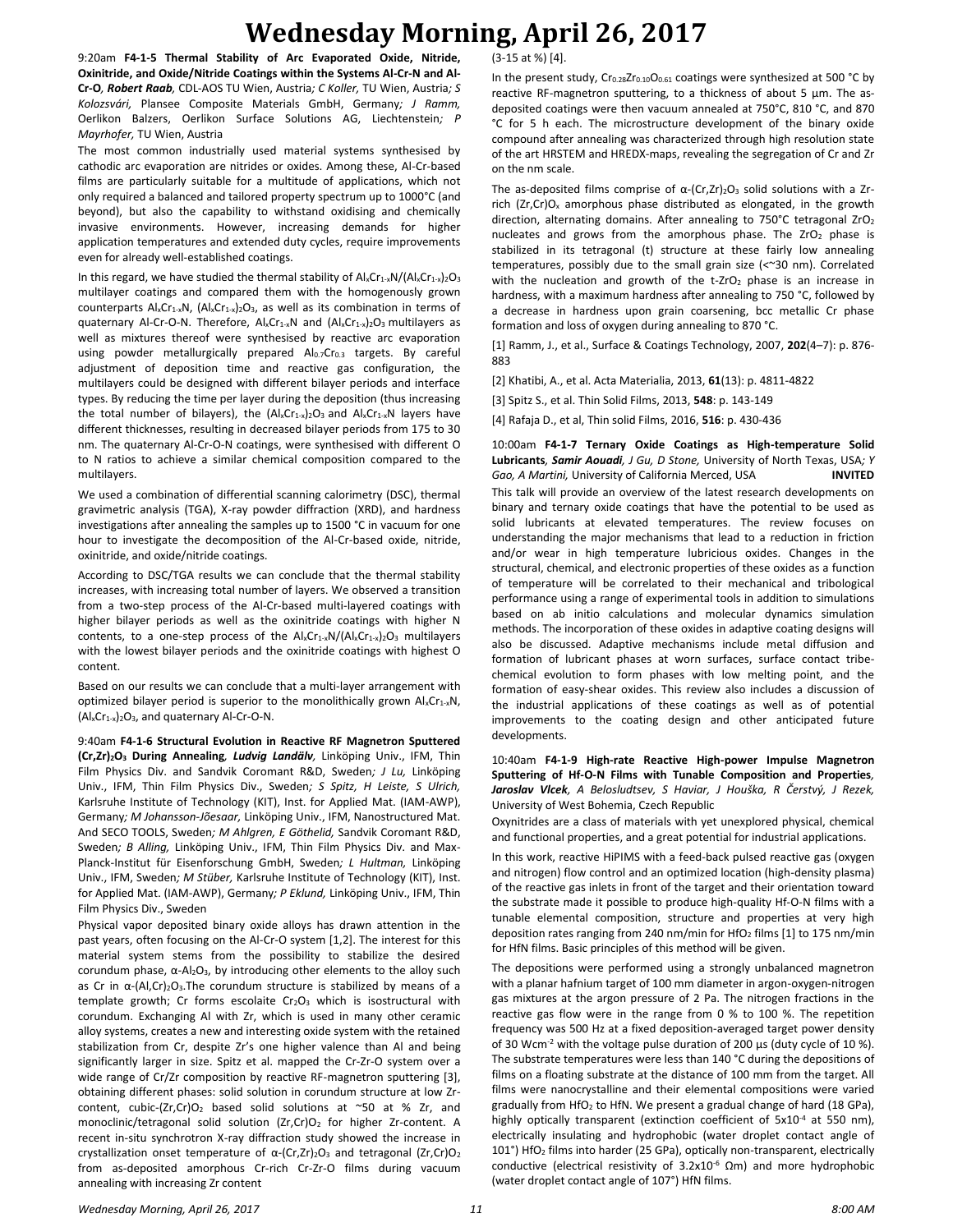# **Wednesday Morning, April 26, 2017**

[1] Vlcek, A. Belosludtsev, J. Rezek, J. Houska, J. Capek, R. Cerstvy, S. Haviar, High-rate reactive high-power impulse magnetron sputtering of hard and optically transparent HfO<sub>2</sub> films, Surf. Coat. Technol. 290 (2016) 58.

11:00am **F4-1-10 Thin Films in the M-Si-O-N Systems***, Sharafat Ali,*  Linnæus University, Sweden*; P Biplab, R Magnusson, G Greczynski, E Broitman,* Linköping University, (IFM), Sweden*; B Jonson,* Linnæus University, Sweden*; J Birch, P Eklund,* Linköping University, (IFM), Sweden Thin films in the M-Si-O-N systems (Where M= Mg, Ca), were deposited on commercial soda-lime silicate float glass, silica wafers and sapphire substrates by RF magnetron co-sputtering from Mg/Ca and Si targets in an Ar/N2/O<sup>2</sup> gas mixture. Chemical compositions, optical and mechanical properties of the films were investigated using X-ray photoelectron spectroscopy, spectroscopic ellipsometry and nanoindentation. Thin films in the M-Si-O-N system are composed of N and M contents up to 80 at. % and 50 at. %, out of anions and cations respectively. This is very rare in the bulk form. The films were found to be homogeneous and transparent in the visible region. Mechanical properties like hardness and reduced elastic modulus show high values, up to 20 GPa and up to 160 GPa respectively, and show similar compositional dependencies i.e. increase with the N content. The refractive indices range from 1.60 to 2.02 at wavelength 633 nm and is found to increases with increasing N and M contents.

11:20am **F4-1-11 Diffusion between Silica Thin Film Deposited by Reactive Magnetron Sputtering and Glass Substrate during Annealing at High Temperature***, Jean-Thomas Fonné, E Gouillart, E Burov, H Montigaud, S Grachev,* Joint unit CNRS/Saint-Gobain UMR 125 - Surface of Glass and Interfaces, France*; D Vandembroucq,* UMR 7636 CNRS/ESPCI/Paris 6 UPMC/Paris 7 Diderot - Physics and Mechanics of Heterogeneous Media Laboratory, France

Industrial processes often involve annealing and/or tempering glass panels coated with thin films. Diffusion of alkali ions from the substrate to the active layers is typically observed during these treatments and can modify properties of these thin films. In order to understand the kinetics and mechanisms of this phenomenon, amorphous silica thin films (pure or doped with aluminum) deposited by magnetron sputtering under reactive atmosphere onto glass substrates have been studied after annealing above the glass transition temperature (Tg). Various techniques such as SIMS, SEM, AFM, XPS, EPMA and Raman Spectroscopy were used for the evaluation of the composition depth profile and the microstructure characterization.

Our investigations show that annealing commercial soda-lime glass substrates coated with silica thin films above Tg leads to migration phenomena between silica and glass with two essential steps:

- A fast migration of alkali ions (especially sodium and potassium) from the substrate to the film is first observed. This transport phenomenon is shown to strongly depend on aluminum doping in silica layers. In particular the alkali ions concentration obtained in the silica layer after annealing scales linearly with the initial aluminium concentration in the silica layer.

- A slow homogenization then takes place at the interface between the silica thin film and the glass substrate. This second phenomenon is controlled by the interdiffusion of the st of all elements. We observe a gradual thinning of the silica layer with the square root of time.

Differents annealing durations and temperatures were studied since these phenomena depend on elements mobility and activity. Moreover the impact of deposition conditions was also studied (like the deposition pressure) since these parameters can have an influence on the silica layer properties.

11:40am **F4-1-12 Investigation of Sputtered Zirconium Oxide Thin Films Deposited at Different Oxygen Partial Pressure***, Nicky Patel,* Sardar Patel College of Engineering, India*; K Chauhan,* Chandubhai S. Patel Institute of Technology (CSPIT), Charotar University of Science and Technology (CHARUSAT), India*; S Rawal,* McMaster University, Canada

Reactive magnetron sputtering was used to deposit zirconium oxide thin films by using argon as inert gas and oxygen as reactive gas. The oxygen partial pressure was increased from 17% to 50% and its effect on structural, wettability and tribological properties of deposited zirconium oxide thin films are investigated. The structural characterization by X-ray diffraction confirms formation of (111) peak for zirconium oxide thin films whose intensity decreases with increase in oxygen partial pressure. Atomic force microscopy results indicate increase in surface roughness values with increase in oxygen partial pressure. The average transmittance values of around 80% within wavelength range of 300 nm to 700 nm was observed which proves that zirconium oxide thin films are transparent. Contact angle

measurement done for water and formamide liquids indicate zirconium oxide thin films are hydrophobic. The maximum contact angle observed on zirconium oxide thin films are 102.6°and 101.3° for water and formamide liquids respectively. Tribological investigation shows that zirconium oxide thin films coated pins had a reduction of wear when compared to the uncoated pins.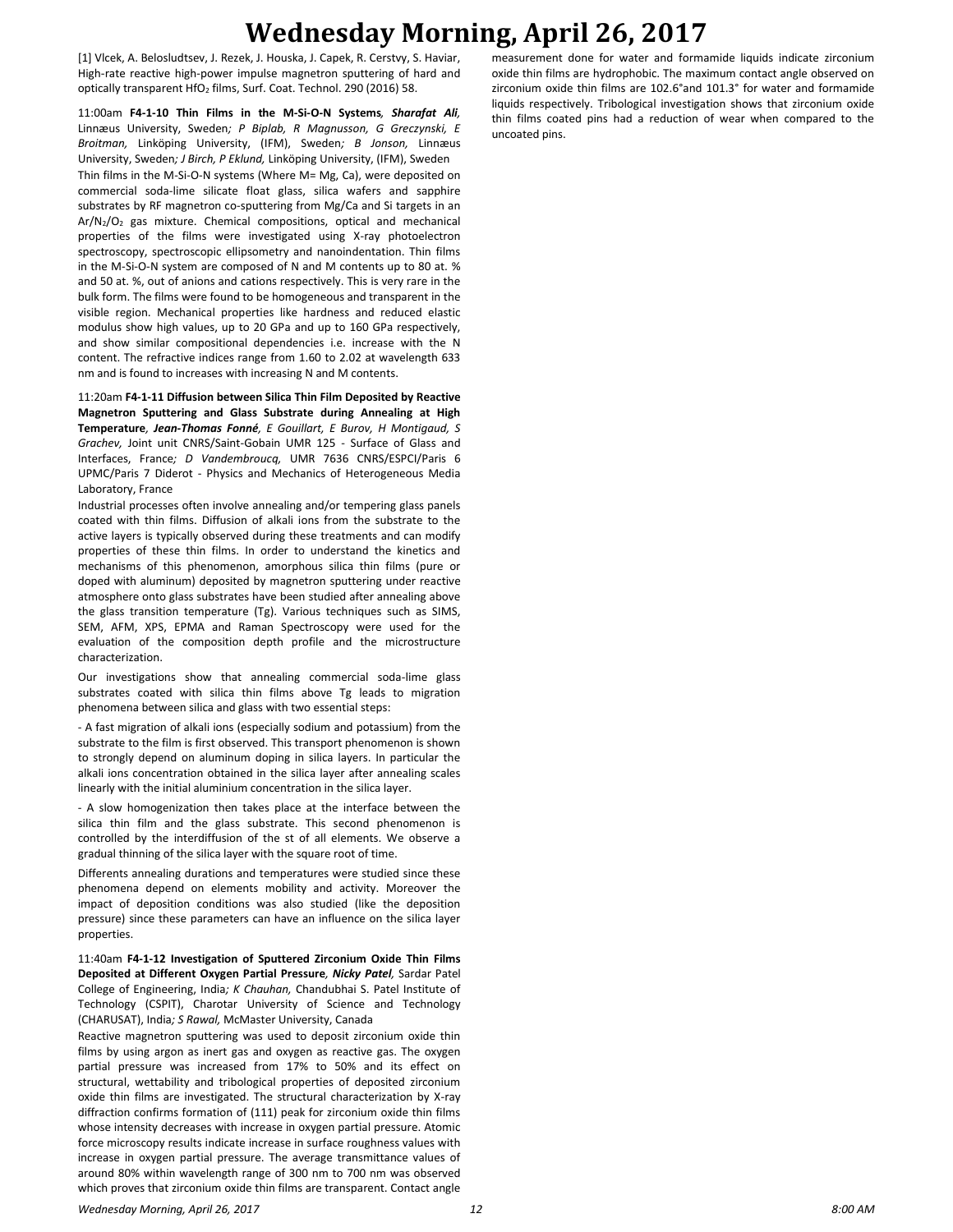# **Wednesday Afternoon, April 26, 2017**

## **New Horizons in Coatings and Thin Films Room Royal Palm 1-3 - Session F4-2**

### **Functional Oxide and Oxynitride Coatings**

**Moderators:** Michael Stueber, Karlsruhe Institute of Technology, Anders Eriksson, Oerlikon Balzers, Oerlikon Surface Solutions AG

1:50pm **F4-2-2 After-arc Plasma Technique to Modify Chemical States of Surface and Grain Boundaries of 50-nm-thick Conductive ZNO Films to Achieve a Fast-response Hydrogen Sensor***, Tetsuya Yamamoto, J Nomoto, H Makino,* Kochi University of Technology, Japan*; H Kitami, T Sakemi, Y Aoki,* Sumitomo Heavy Industries, Ltd., Japan*; K Kobayashi,* Kochi University of Technology, Japan*; S Kishimoto,* Kochi National College of Technology, Japan

We report a high-response hydrogen gas sensor based on a 50-nm-thick conductive Ga-doped ZnO (GZO) polycrystalline films. The GZO films were deposited on amorphous glass substrates at a temperature of 200 Celsius by ion plating with direct-current arc discharge. The  $Ga<sub>2</sub>O<sub>3</sub>$  content in the ZnO targets were 4 wt.%. Control of chemical states of adsorbed oxygen atoms on the ingrain surface and at grain boundaries and of oxygen-related point defects such as oxygen vacancies in the vicinity of the ingrain surface is essential to achieve hydrogen gas sensors showing a very strong and *immediate response* to this gas. We, thus, have been developing a novel after-arc plasma technique to generate electronegative oxygen ion (O<sup>-</sup>) for the control of the density and chemical states of the different type of defects above. The analysis of the data obtained by X-ray photoelectron spectroscopy measurements for as-deposited GZO films indicated the presence of oxygen vacancies, O, hydroxyl, oxygen molecule and water molecule. On the other hand, XPS study on the GZO films after the exposure to the O<sup>-</sup> revealed that the intensity of the peak to the  $O<sup>2-</sup>$  ions on the wurtzite structure of the hexagonal  $Zn^{2+}$  ion array increased, whereas the intensity of the peak associated with the  $O^{2-}$  ions that are in oxygen deficient regions within the ZnO matrix decreased. The above changes in the intensity of this component may be in connection with the variation in the concentration of the oxygen vacancies. This implied that some of the doped oxygen species should adsorbed on the surface of grain boundaries, trapping carrier electrons. This lead to the formation of a high and narrow energy barrier at a grain boundary in addition to the energy barrier owing to the nature of the grain boundaries such as discontinuity and disorder. In this study, we assume the chemical reaction limiting the performance of hydrogen gas sensors can be as follows: the reaction of hydrogen gas  $(H_2)$ with an O<sup>-</sup> ion adsorbed on a grain boundary produces water molecule together with a free electron, resulting in a decrease in the electrical resistivity. We confirmed the distinctly enhanced performance of the hydrogen gas sensors with *fast response* within 1 second at a temperature of 330 Celsius. The use of extrinsic O<sup>-</sup> ions exposure with the after-arc plasma technique would be an effective way for the achievement of  $H_2$ sensors exhibiting at lower temperature. We will propose a theoretical model of the *H<sup>2</sup>* sensing mechanism limiting the properties of the H<sup>2</sup> sensor.

### 2:10pm **F4-2-3 Microstructure and Corrosion Resistance of PVD Hf-coated Mg Alloy after Thermal Oxidation Treatment***, D Zhang, Z Qi, B Wei, Zhoucheng Wang,* Xiamen University, China

Hf coatings are fabricated on Mg alloy by PVD magnetron sputtering and further submit to thermal oxidation treatment at temperature of 200℃, 300℃ and 400℃, respectively. The surface analysis indicates that new shallow grain boundaries are appeared on the coating surface when the treatment temperature is over 300℃. These changes in microstructure inhibit the permeation of corrosion media into the substrate and decrease the diffusion rates of corrosion products. Moreover, the thickness of the hafnium oxide film resulted from surface oxidation is increased with increasing the treatment temperature. As a result, surface densification and oxidation of the coating induced by the post treatment significantly decreased its susceptibility to corrosion. In addition, the release of the residual stress produced by the post treatment suppresses the delaminating of the coating as Mg is corroded. Consequently, the Hf coating post-treated with 400℃ exhibits more positive corrosion potential, lower corrosion current density and higher polarization resistance than that of the other coating in electrochemical test. However, salt spray test reveals that the Hf coating post-treated with 300℃ provides the most efficient long-term protection for Mg alloy. Scratch test reveals that it was mainly due to the poor adhesion strength resulted from the big difference

in thermal expansion coefficients between coating and substrate during the high treatment temperature (400℃).

### 2:30pm **F4-2-4 HiPIMS Deposition of Ta-O-N Coatings with Modified Surface by Cu Nanoclusters for Water Splitting Application***, Jiří Čapek, Š Batková, S Haviar, J Houška,* University of West Bohemia, Czech Republic

As reported in [1], Ta-O-N material can provide appropriate properties (i.e., band gap width and alignment) for splitting of water into  $H_2$  and  $O_2$  under visible light irradiation (without any external voltage). This could bring a great possibility to convert the solar light into a useful chemical energy. However, it is still impossible to prepare the Ta-O-N electrodes by conventional (chemical) methods at the temperatures less than 500°C without post-annealing. Moreover, the efficiency of this material for water splitting is limited due to fast recombination rate of photogenerated electrons and holes.

Recently, we have demonstrated [2] in our laboratory that high-power impulse magnetron sputtering is a suitable technique for low-temperature (less than 250 °C) and high-rate (higher than 150 nm/min) deposition of Ta-O-N coatings with tunable elemental composition and optical band gap width. In this work, we focus on a further optimization of deposition conditions (e.g., average pulse target power density, working gas pressure, substrate bias and temperature) in order to reach proper crystal and electronic structures of Ta-O-N coatings with respect to the water splitting application. Moreover, we propose to modify the surface of the coatings by Cu nanoclusters in order to enhance the efficiency of water splitting due to a reduced recombination rate of electrons and holes. For this purpose, we have designed a unique dual magnetron-based system combining the reactive high power impulse magnetron sputtering with a source of metallic nanoclusters. The results of our experiments including the coating properties investigated using atomic force microscopy, spectroscopic ellipsometry and high-resolution SEM and preliminary data on photocatalytic activity are presented in detail.

[1] R. Abe, J. Photochem. Photobiol. C Photochem. Rev. 11 (2010) 179.

[2] J. Rezek et al., Thin Solid Films. 566 (2014) 70.

#### 2:50pm **F4-2-5 New Oxides and Oxynitrides for Thermoelectrics and Hard, Transparent Coatings***, Per Eklund,* Linköping University, IFM, Sweden **INVITED**

I present an overview of our experimental and theoretical investigations of Ca<sub>3</sub>Co<sub>4</sub>O<sub>9</sub>- and CaMnO<sub>3</sub>-based systems by reactive magnetron sputtering for thermoelectrics and amorphous oxynitride M-Si-O-N coatings as hard, transparent coatings. We have introduced a two-step sputtering/annealing method for the formation of highly textured virtually phase-pure Ca<sub>3</sub>Co<sub>4</sub>O<sub>9</sub> thin films by reactive co-sputtering from Ca and Co targets followed by an annealing process at 730 °C under  $O<sub>2</sub>$ -gas flow. The thermally induced phase transformation mechanism was investigated by *in-situ* time-resolved annealing experiments using synchrotron-based 2D x-ray diffraction as well as *ex-situ* annealing experiments and standard lab-based x-ray diffraction [1] . By tuning the proportion of initial CaO and CoO phases during film deposition, the method enables synthesis of  $Ca<sub>3</sub>Co<sub>4</sub>O<sub>9</sub>$  thin films as well as Ca<sub>x</sub>CoO<sub>2</sub>. The same approach is used to synthesize CaMnO<sub>3</sub> and CaMn<sub>x</sub>Nb<sub>1</sub>.  $_{x}O_{3}$  perovskite oxides on Al<sub>2</sub>O<sub>3</sub> (0001), (1-100) and (1-102). Furthermore, amorphous thin films in the Mg/Ca-Si-O-N systems were deposited by reactive RF magnetron co-sputtering from Mg(Ca) and Si targets in  $Ar/N<sub>2</sub>/O<sub>2</sub>$  gas mixtures [2]. The films were found to be homogeneous and transparent in the visible region with high hardness of 21 GPa and elastic modulus of 166 GPa.

### 3:30pm **F4-2-7 Reactive Magnetron Sputter Deposition of NbO<sup>x</sup> Thin Films***, Roland Lorenz,* Montanuniversität Leoben, Austria*; M O'Sullivan, D Sprenger, B Lang,* Plansee SE, Austria*; C Mitterer,* Montanuniversität Leoben, Austria

Within this work, niobium oxide thin films were deposited on silicon and glass substrates by reactive dc magnetron sputtering from niobium targets prepared by cold gas spraying. The oxygen partial pressure in the oxygen/argon atmosphere was varied while the overall gas pressure and the applied target current were kept constant. The applied pulsed d.c. substrate bias voltage was set to -50 V and several pulse conditions were used. Scanning electron microscopy was used to investigate the topography of film surface and fracture cross-section. To examine the crystalline structure, X-ray diffraction and Raman spectroscopy was applied. Further, X-ray photoelectron spectroscopy and energy dispersive X-ray spectroscopy were used to measure the oxygen content within the films and to illuminate the chemical bond structure. The optical properties of the films were determined by their reflexion and transmission spectra,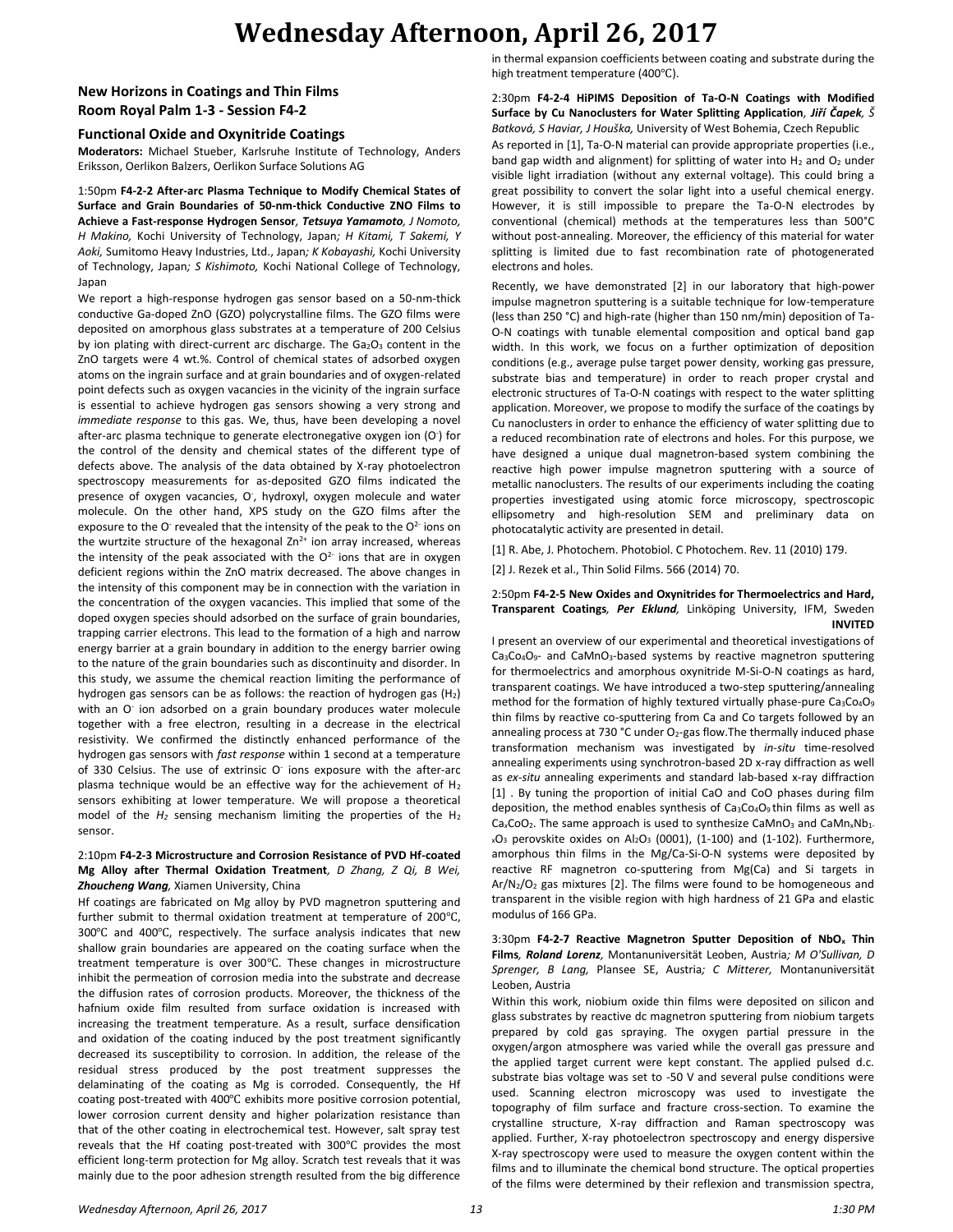# **Wednesday Afternoon, April 26, 2017**

while the electrical thin film resistivity was measured by four point probe. With increasing oxygen partial pressure the film growth rate decreases, while the oxygen content within the films increases. All films grown show a smooth surface and their amorphous microstructure is reflected by both, the fracture cross-sections and the X-ray diffractograms. The increasing oxygen content within the films leads to a transition from non-transparent films to nearly fully-transparent films. This transition is linked to an increase of the electrical resistivity, where films grown at the highest oxygen content show insulating properties.

3:50pm **F4-2-8 Electrical Properties of BiNbO Thin Films Deposited by Dual Co-sputtering***, Osmary Depablos-Rivera, J Pérez-Alvarez,* Instituto de Investigación en Materiales-UNAM, Mexico*; S Charvet, M Lejeune,*  Université de Picardie Jules Verne, France*; S Rodil,* Instituto de Investigación en Materiales-UNAM, Mexico

The bismuth oxide-based materials have been gaining interest because their optical and electrical properties are suitable for applications, such as opto-electronic devices, catalysts in photo-induced processes and clean energy generation areas. The bismuth niobium oxides (BiNbO) system is one of this materials group, and they have been reported as possible candidates for solid electrolytes and high-k dielectric materials for capacitors. In such applications, their synthesis as thin films is desirable. In this work, we propose the use of the dual magnetron co-sputtering technique for the synthesis of the different compounds of the BiNbO system controlling the composition and structure by adjusting the deposition parameters of the two independently driven targets. The films were deposited from an  $\alpha$ -Bi<sub>2</sub>O<sub>3</sub> and Nb targets; the power applied to the ceramic target was fixed at 30 W (radio frequency), and the power applied to the Nb was varied between 20 and 150 W (DC). The deposition was done under Ar: $O_2$  (20 volume %  $O_2$ ) reactive atmosphere. The substrates were borosilicate glass pieces, which were heated at 150 °C. The films deposited at Nb power above 50 W were amorphous, then they were annealed at 600 °C for 2 h in air. The identification of the obtained different phases was done correlating the structural and compositional results by x-ray diffraction and energy dispersive x-ray spectroscopy/x-ray photoelectron spectroscopy, respectively. Four different structures were obtained: solid solutions with different Nb concentrations and defective fluorite-based structure, Bi<sub>3</sub>NbO<sub>7</sub>, Bi<sub>5</sub>Nb<sub>3</sub>O<sub>15</sub> and BiNbO<sub>4</sub>. The electrical conductivity of the films was measured as a function of the temperature by both DC and AC (impedance spectroscopy) two-probe methods, using Pt electrodes on the film surface and a ring electrode configuration. From the analysis of the data, it was possible to estimate the activation energy for the ionic and or electronic conduction processes. The films presenting the fluorite solid solution structure and the  $Bi_3NbO_7$  phase showed ionic conductor behavior, while the other phases were insulators.

Acknowledgements: The research leading to these results has received funding from the BisNano project (125141), PHOCSCLEEN (318977) and the CONACYT (251279), DGAPA-PAPIIT (100116). ODR thanks to CONACYT for the scholarship during the PhD study.

4:10pm **F4-2-9 Structure and Properties of Magnetron-sputtered Manganese Ferrite Films***, Fred Fietzke, O Zywitzki,* Fraunhofer FEP, Fraunhofer Institute for Organic Electronics, Germany

Mixed oxides of iron with other metals like zinc, nickel, or manganese have already been used for a long time because of their magnetic properties, especially in electrical engineering as core material of coils and current transformers.

The fabrication of the bodies needed for these applications is usually carried out by sintering technique, in which the details of process management affect the characteristics of the finally produced material in decisive way.

Ferrites as thin film material so far have been little investigated but more and more come into focus of interest for potential applications as electromagnetic shielding or optical absorber.

In the work to be presented, manganese ferrite films with and without the addition of chromium have been produced by reactive pulsed magnetron sputtering of alloyed targets.

Primarily, the influence of substrate temperature and oxygen content in the gas atmosphere on structure and optical properties of the deposited layers have been investigated. The evaluation of the magnetic properties is of more complex nature and will be published at a later date.

Layers with thicknesses between one and two microns have been deposited onto flat samples of polished stainless steel and borosilicate

glass. The substrate temperature was in the range from 150°C (without additional heating) to 600°C.

All deposited films show a dark anthracite or black appearance in reflected light and a more or less pronounced transmittance in the infrared region, where the transmission factor is determined by the oxygen content and the onset wavelength of transmission by the metal composition.

Whereas at lower substrate temperatures smooth amorphous films with distinct residual reflectivity are formed, at temperatures above 500°C matt crystalline layers with an absorption coefficient of more than 95% over the whole wavelength range of visible light arise.

The crystalline layers exhibit spinel structure and a surface roughness of more than 100 nanometers. XRD spectra, SEM pictures, and GD-OES profiles will be presented, and the mechanism of layer growth in the different temperature regions will be discussed.

4:30pm **F4-2-10 A Combined Optical and Electronic Structure Analysis of ZnO:Al Films: Bandgap Renormalization and the Burstein – Moss Effects***, Neilo Trindade,* Sao Paulo Federal Institute, Brazil*; N Marana, M Junior, J Sambrano, A Tabata, J Silva, J Bortoleto,* Sao Paulo State University, Brazil

ZnO and ZnO:Al are wide-bandgap semiconductors which have many applications, mainly as transparent conducting films. ZnO is one of the most promising candidates to replace ITO because of its low toxicity, availability and low production cost. To reduce the electrical resistivity of this material different types of dopants have been used. The Al3+ ion (0.54 Å) is considered one of the best dopants because it has ionic radius close to the radius of the ion Zn2+ (0.74 Å). As a conductive transparent oxide, ZnO doped with Al (AZO) shows great promise for applications such as emitters in the range UV / blue, photodetectors, transparent electronics and solar cells. Thin films of these compounds were deposited onto glass and silicon substrates by RF magnetron sputtering for the investigation of structural and optical characteristics. In order to produce ZnO:Al, the target composition consisted of 95.3 at.% zinc and 4.7 at. % aluminum. The XRD results show that the films present wurtzite structure and that the crystallinity is significantly improved with the Al incorporation. A high degree of orientation texture with the [001] axis perpendicular to the substrate surface is observed in the doped samples. The Al incorporated films exhibited optical transmittance above 80% in the visible spectrum and a clear absorption band in the infrared due to free carriers. Additionally, the optical band gap around 3.5 eV is significantly above the values for the intrinsic ZnO (~ 3.3 eV). Photoluminescence (PL) measurements showed a broad emission band in the visible region. Narrower PL emission lines at 3.32 and 3.37 eV showed up in Al incorporated films, and were related to excitonic emissions. The experimental results were interpreted using computational modeling based on the Density Functional Theory. The results show that the Burstein-Moss effect plays a central role in determining the optical characteristics of the doped material. In addition, the electronic structure analysis show the dominant effect related to Al incorporation in the films, and that the contribution of aluminum atoms affects mainly the conduction band and Fermi level. The authors would like to thank the financial support of the Brazilian agencies FAPESP (2008/53311-5) and CNPq (555774/2010-4).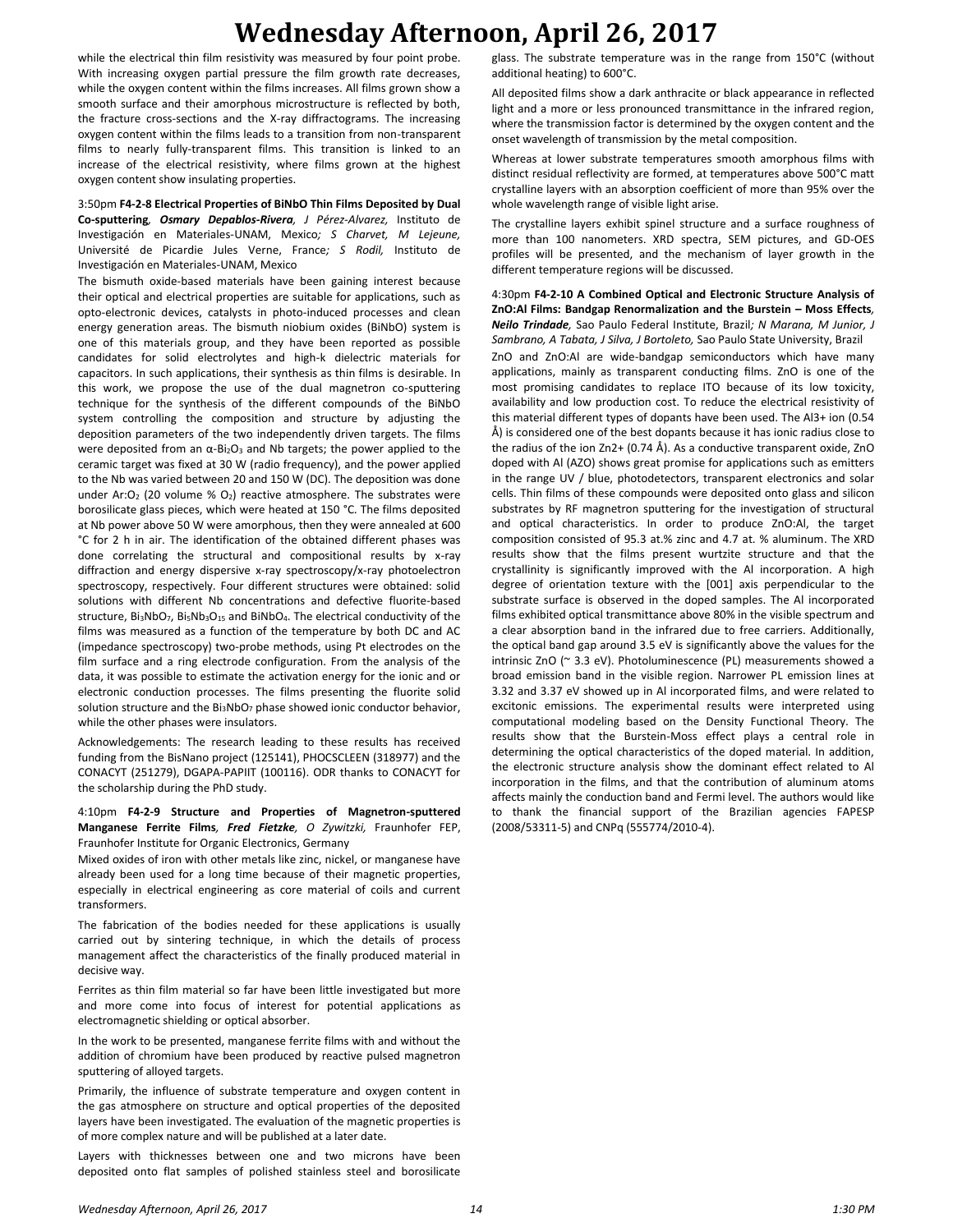# **Thursday Afternoon Poster Sessions, April 27, 2017**

## **New Horizons in Coatings and Thin Films Room Grand Exhibit Hall - Session FP**

### **Symposium F Poster Session**

#### **FP-3 Monolayer Controlled Deposition of ZnO Thin Films by Catalytic Reaction-assisted Chemical Vapor Deposition***, S Ono, T Saitou, R Tajima, Y Tamayama, Kanji Yasui,* Nagaoka University of Technology, Japan

The large bandgap (3.37 eV at RT) and exciton binding energy (60 meV) of ZnO [1] have recently stimulated intensive research into optoelectronic device applications, such as light-emitting diodes and laser diodes that operate in the ultraviolet region [2-6]. We have previously developed a new CVD method for ZnO film growth based on the reaction between alkylzinc (DMZn) and high-temperature H<sub>2</sub>O generated by a Pt-catalyzed exothermic H<sub>2</sub>-O<sub>2</sub> reaction. The resulting ZnO films grown on a-plane (11-20) sapphire (a-Al<sub>2</sub>O<sub>3</sub>) substrates exhibited excellent optical and electronic properties [7]. Superlattices are often used to enhance the efficiency of optical emission devices. Such structures involve alternating layers with different compositions, with each layer often being just a few molecules thick. It is therefore necessary to be able to control the growth process at the monolayer level. Therefore, in the present study, the applicability of catalytic reaction–assisted CVD using a pulsed gas supply was investigated for monolayer controlled growth of ZnO on  $a-Al<sub>2</sub>O<sub>3</sub>$  substrates.

Except for the gas supply mode, the CVD apparatus and growth procedure were the same as those previously reported [7]. DMZn gas was supplied to the reaction zone in pulses with durations of 4 and 8 ms, and was reacted with a catalytically generated high-energy H<sub>2</sub>O beam effused from a de Laval nozzle. The growth rate per pulse was evaluated based on the final film thickness and the total number of DMZn pulses. Pulse rates of 2 and 4 Hz were used, with the gas being supplied for 30 and 15 min, respectively. For a pulse duration of 8 ms, based on the final ZnO film thicknesses of 1300 and 1400 nm, the deposition rate was 0.36 and 0.39 nm per pulse for a pulse rate of 2 and 4 Hz, respectively. For a pulse duration of 4 ms, based on the final film thickness of 1400 nm, the deposition rate was 0.19 nm per pulse. Since the c-lattice constant of ZnO is 0.52 nm, the thickness of a single molecular layer is 0.26 nm. Therefore, from the above results, the thickness of the deposited layer could be controlled to less than the thickness of a single molecular layer using catalytic reaction-assisted CVD with a 4 ms pulsed gas supply.

#### References

[1] B. K. Meyer et al., Phys. Stat. Sol. B., 241 (2004) 231. [2] M. Sano et al., Jpn. J. Appl. Phys., 42 (2003) L1050. [3] H. Tampo et al., Appl. Phys. Lett., 84 (2004) 4412. [4] A. Tsukazaki et al., Nat. Mater., 4 (2005) 42. [5] E. M. Kaidashev et al., Appl. Phys. Lett., 82 (2003) 3901. [6] J. Dai et al., Appl. Phys. A, 89 (2007) 645. [7] K. Yasui et al., MRS Symp. Proc., 1315 (2011) 21.

**FP-6 Optical and Electronic Properties of MoS2: Joint Theoretical/Experimental Study***, Miller Eaton, H Sirikumara, H Samassekou, D Mazumdar,* Southern Illinois University, USA*; L Liyanage, M Nardelli,* University of North Texas, USA*; T Jayasekera,* Southern Illinois University, USA

First-principles calculations of the optoelectronic properties of semiconductors using density function theory (DFT) have suffered from slight inaccuracies due to the exchange energy interaction approximations used. The inclusion of the Hubbard parameter U allows for more accurate predictions with a negligible increase in computational time. We use the DFT + *U* approach to perform *ab initio* calculations of the optical and electronic properties of thin film MoS2. We then fabricate pristine MoS2 thin films on BN-buffered silicon substrates via magnetron sputtering. Fewlayer films are first confirmed with X-ray reflectivity and diffraction measurements, and then further characterized using variable angle spectroscopic ellipsometry (VASE). Agreement of DFT + *U* predictions with layer specific modeling of VASE data demonstrates the viability of sputtering for large-area growth. This study paves the way for the controlled introduction of chemical dopants to further improve electronic and optoelectronic properties of MoS2 for nanoscale device application.

**FP-7 Possibility of Selective and Morphology-Controlled Growth of CuO and Cu2O Films***, Tomoaki Terasako, K Ohnishi, H Okada, S Obara,* Ehime University, Japan*; M Yagi,* National Institute of Technology, Kagawa College, Japan

Both CuO (Eg=~1.35 eV) and Cu2O (Eg=~2.1 eV) exhibit *p*-type conduction. These materials have attracted much attention because of their promising applications, such as photocatalytic water splitting, solar cells, electrode materials for lithium-ion batteries, gas-sensing devices and so on. Chemical bath deposition (CBD) is performed at temperatures typically lower than 100 °C, which allows us to use polymers as substrate materials. In this paper, we will discuss the possibility of the selective and morphologycontrolled growth of CuO and Cu<sub>2</sub>O films on Au/SiO<sub>2</sub>/Si(100) substrates by CBD from the same precursor, *i.e.* Cu(NO<sub>3</sub>)<sub>2</sub>·3H<sub>2</sub>O (CuNit).

The CuO films grown from the aqueous solutions of CuNit with the different pH values adjusted by the use of  $NH<sub>3</sub>(aq)$  were composed of the needle-like grains whose average length increased with increasing pH value. At pH≥10.5, the needle-like grains were organized in the caddis clewlike shapes. The most probable mechanism for assembling the needle-like grains is the "oriented attachment" in which the rotations of the needlelike grains can be driven by torques introduced by the misalignment of the neighboring grains [1, 2]. The appearance of the caddis clew-like shapes is probably due to the imperfect rotation of the needle-like grains caused by the increase in the average length.

The Cu2O films were grown from the mixed aqueous solutions of CuNit and  $C_6H_{12}N_4$  (HMT) with the assistance of a piece of Fe plate immersed in the solution, denoted by "Fe-assisted CBD". No Cu<sub>2</sub>O film could be obtained without the immersion of the Fe plate [3]. The reduction from the  $Cu<sup>2+</sup>$  ions to the Cu<sup>+</sup> ions is required for the formation of Cu<sub>2</sub>O from CuNit. Oxidationreduction potential (ORP) measurement during the Fe-assisted CBD process revealed that the ORP exhibited a sudden decrease just after immersing the Fe plate. Moreover, the ORP values during the Fe-assisted CBD were overall low in comparison with those during the usual CBD process. Taking into account the fact that *α*- and *δ*-FeOOH were formed on the surface of the Fe plate during the CBD process, the CBD solution in which the Fe plate was immersed had high concentration of electrons contributing to the reduction of  $Cu^{2+}$  ions. The preferential growth direction of the Cu<sub>2</sub>O film changed from [111] to [100] with increasing CuNit (or HMT) concentration, accompanied with the change from the triangular-plate grains to the foursided pyramidal grains.

This work was supported by JSPS KAKENHI Grant Number JP26390029.

- [1] J. Liu et al., Cryst. Growth Des. 6 (2006) 1690.
- [2] E. J. H. Lee *et al*., J. Phys. Chem. B 109 (2005) 20842.
- [3] T. Terasako *et al*., 43rd ICMCTF, FP-1 (2016).

**FP-8 Thermal Stability of Arc Evaporated Oxide, Nitride, Oxinitride, and Oxide/Nitride Coatings within the Systems Al-Cr-N and Al-Cr-O***, Robert Raab,* CDL-AOS TU Wien, Austria*; C Koller,* TU Wien, Austria*; S Kolozsvári,*  Plansee Composite Materials GmbH, Germany*; J Ramm,* Oerlikon Balzers, Oerlikon Surface Solutions AG, Liechtenstein*; P Mayrhofer,* TU Wien, Austria

The most common materials systems synthesised by cathodic arc evaporation for industrial applications are nitrides or oxides (e.g., TiAlN, CrAlN,Al2O3,…). Among these, Al-Cr-based films find application in multitude of applications, such as forming or cutting tools, which not only required a consistent performance over a temperature range up to 1000°C and beyond, but also the capability to withstand oxidising environments.

In this regard, we have studied the thermal stability of  $\frac{A}{C}C_1-XN/(A1*Cr_1-X)2O_3$ multilayer coatings and compared them with the homogenously grown counterparts  $\mathsf{Al}_x\mathsf{Cr}_{1-x}\mathsf{N}$ ,  $\mathsf{(Al}_x\mathsf{Cr}_{1-x}\mathsf{)}_2\mathsf{O}_3$ , as well as its combination in terms of quaternary Al-Cr-O-N.

We used a combination of differential scanning calorimetry (DSC), thermal gravimetric analysis (TGA), X-ray powder diffraction (XRD), and hardness investigations after annealing the samples up to 1500 °C in vacuum for one hour to investigate the decomposition of the Al-Cr-based oxide, nitride, oxinitride, and oxide/nitride coatings.

Based on our results we can conclude that a multi-layer arrangement with optimized bilayer period is superior to the monolithically grown  $\mathsf{Al}_x\mathsf{Cr}_{1-x}\mathsf{N}$ ,  $(A|_{x}Cr_{1-x})_{2}O_{3}$ , and quaternary Al-Cr-O-N.

**FP-9 Parametric Study of TiN Thin Films Deposited on 316 L Substrates by HiPIMS***, L Melo-Máximo,* ITESM-CEM, Mexico*; F Estrada-Martinez,*  Termoinnova S.A. de C.V., Mexico*; D Melo-Maximo,* TRAMES S.A. de C.V., Mexico*; Joaquin Oseguera,* ITESM-CEM, Mexico

Thin films of TiN were prepared by High-power impulse magnetron sputtering (HiPIMS) on 316L substrates. The main objective of this work was to evaluate the thin film growth under various conditions, in order to show the effect that process parameters have on the properties of the films. The microstructure and the adhesion of the coatings were studied by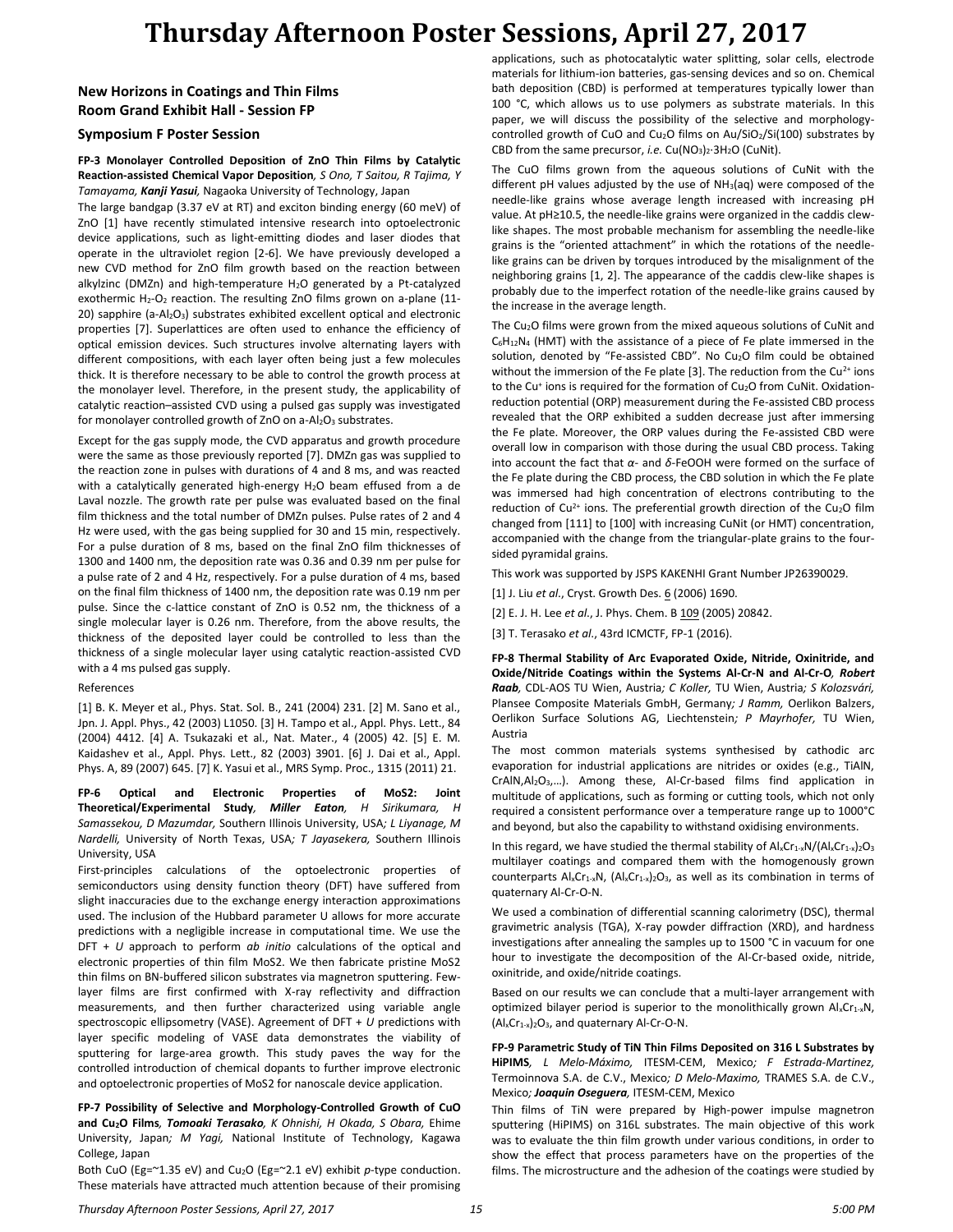## **Thursday Afternoon Poster Sessions, April 27, 2017**

the characterization with scanning electron microscopy, optical microscopy, x-ray diffraction and scratch test.

**FP-11 Transition Metal Dichalcogenides for Next Generation Semiconductor Devices***, B Sirota,* University of North Texas, USA, U*; A Waite, N Glavin,* Air Force Research Laboratory, USA*; C Muratore,*  University of Dayton, USA*; S Krylyuk, A Davydov,* National Institute of Standards and Technology, USA*; Andrey Voevodin,* University of North Texas, USA

New advances in technology encourage the proliferation of next generation electronic devices. Two dimensional semiconductor materials such as MoS<sub>2</sub>, WS<sub>2</sub>, MoTe<sub>2</sub>, MoSe<sub>2</sub> and similar compounds have gained significant interest for their capabilities due to their size, flexibility, optical transparency, and tunable electronic bandgap. In addition, ultra-thin amorphous BN has gained recent interest as a dielectric material due to its large band gap, flexibility, optical transparency, and low temperature processing compatible with polymer substrates. Herein, we present a study on 2D transition metal dichalcogenides prepared by physical vapor deposition ( $MoS<sub>2</sub>$ ) and mechanical exfoliation ( $MoTe<sub>2</sub>$ ). We also examine their heterostructures with pulsed laser deposited ultra-thin amorphous BN layer, and integrated into electronic devices. Proof-of-concept field effect transistors with 2D semiconductors serving as the channel material are made using conventional electronic beam lithography and lift off. Microstructure, electronic and optical properties are determined and compared to devices made from traditional techniques in the recent literature. These results demonstrate the functionality of 2D transition metal dichalcogenide layers and their heterostructures with amorphous ultra-thin BN as a use for electronic devices with advanced functionality.

**FP-13 Microscopic Barrier Mechanisms and Interface Damage Behavior of Two-dimensional Nanomaterials***, Pu Jibin, L Wang, J Xue,* Key Laboratory of Marine New Materials and Related Technology, Ningbo Institute of Material Technology and Engineering, Chinese Academy of Sciences, China The serious surface damage of high-tech facilities in the marine and spatial environment has become a key problem that restrains the reliability and life span of marine engineering facilities and spacecrafts. The common mechanism of material damage in the marine and spatial environment is infiltrated and eroded by the medium of external environment. Twodimensional nanomaterials (graphene, hexagonal boron nitride, disulfide, etc.) have a wide coverage of surface area and excellent mechanical, electrical, thermal and obstructing properties. So they have natural advantages as materials of resisting ion penetration and atomic oxygen erosion in the marine and spatial environment. By studying the influence of the electronic structure, electric conductivity, thermal conductivity, layer number, surface functional group and defect degree of two-dimensional nanomaterials on obstructing marine medium and atomic oxygen and the influence of the controllable dispersion, ratio, distribution pattern and multi-scale interface of two-dimensional nanomaterials on the damage of composite coatings, this paper expounds the obstructing regulation mechanism of two-dimensional nanomaterials so as to provide theoretical guidance for developing new-type long-life materials of marine protection and spatial anti-atomic oxygen.

**FP-14 Corrosion Performance of Waterborne Epoxy Coating using Noncovalent Dispersion of Graphene as Inhibitor***, Shuan Liu, H Zhao,* Key Laboratory of Marine Materials and Related Technologies, Zhejiang Key Laboratory of Marine Materials and Protective Technologies, Ningbo Institute of Materials Technology and Engineering, Chinese Academy of Sciences, China*; P Jibin,* Key Laboratory of Marine Materials and Related Technologies, Zhejiang Key Laboratory of Marine Materials and Protective Technologies, Ningbo Institute of Materials Technology and Engineering, Chinese Academy of Sciences, Ningbo 315201, P. R. China, China*; L Wang,*  Key Laboratory of Marine Materials and Related Technologies, Zhejiang Key Laboratory of Marine Materials and Protective Technologies, Ningbo Institute of Materials Technology and Engineering, Chinese Academy of Sciences, China

To improve the anticorrosion performance of waterborne epoxy coating and expand its practical applications, Graphene was initially stabilized by sulfonated polyaniline in aqueous solution, and its structure and dispersant performance were investigated by SEM.TEM Raman and AFM respectively. Then the corrosion behaviour of different composite coatings in 3.5% NaCl solution was studied based on a series of electrochemical measurements. Results indicated that graphene could be dispersed uniformly in water. Sulfonated polyaniline was not only a graphene dispersant but also an corrosion inhibitor. The addition of well-dispersed graphene into waterborne epoxy coating improved corrosion protection significantly compared with neat waterborne epoxy coating.

#### **FP-16 Production and Testing of Enhanced Photocatalytic Coatings onto Nanoparticles by Magnetron Sputtering***, P Kelly, Marina Ratova, G West,*  Manchester Metropolitan University, UK

Magnetron sputtering is a well-established technique for the deposition of high quality metallic and ceramic coatings onto a wide range of substrate materials and forms. It is not generally suitable, though, for the coating of fine particulates (particle sizes from 10s of nm to 100s of  $\mu$  m). This paper, however, describes the use of an oscillating mechanism to manipulate particulates under two co-planar magnetrons, such that uniform coverage of the particles is achieved.

This technique has been used to deposit a range of coatings onto photocatalytic anatase titania nanoparticles (PC500), with the aim of overcoming some of the limitations of this material, specifically rapid charge carrier recombination and low visible light activity. The materials selected include bismuth tungstate, a visible light active photocatalyst, which can increase charge carrier numbers and lifetimes through semiconductor coupling with titania; and carbon, which can be used as a dopant to increase overall activity. The bismuth tungstate coatings were deposited by reactive magnetron co-sputtering from two targets. Two strategies were used for carbon doping; direct sputtering from a carbon target and reactive sputtering using  $CO<sub>2</sub>$  as a process gas.

The nanoparticles were characterised by SEM, EDX, TEM, XRD and BET surface area measurements. Photocatalytic activity was assessed using an acetone degradation test under visible light irradiation, in which the rate of CO<sup>2</sup> evolution was measured as a function of the surface area of the sample. Preliminary results indicate that the bismuth tungstate coatings, where the Bi/W content is in the ratio of 2:1 can significantly increase the visible light activity of the titania product. The mechanism through which this enhancement occurs is discussed in terms of more efficient separation of the charge carriers and the inherent activity of the coating.

#### **FP-17 3D Printing of Metal Oxide Semiconductor?***, Chuong Nguyen,*  University of Auckland, New Zealand*; J Leveneur,* GNS Science, New Zealand*; M Taylor, J Metson,* University of Auckland, New Zealand

Ion-induced reduction can potentially provide two important features for metal oxide semiconductors: amorphous state and tuneable contact resistance. It is well known that ion bombardment causes amorphitization of target materials. Ion fluence can also be controlled to reduce oxide to metallic state in various proportions, tuning the metal – semiconductor contacts from Schottky to Ohmic.

This study involved argon ion bombardment on multi-valent iron oxides. The reduction extents, in terms of oxidation state and effective depths, as a function of ion fluence is characterized by energy-resolved x-ray photoelectron spectroscopy (ERXPS), complemented by x-ray absorption of near-edge structure (XANES). The correlation is assessed against the transport of ions (TRIM) simulation. Our early results indicate a possible method to build up a functionally graded thin-film transistor layer by layer using physical vapor deposition (PVD) coupled with a supplementary ion gun.

**FP-18 A Proposal for Laser Annealing Process with Continuous Wave Nd:YAG Laser (***λ<sup>o</sup>* **= 532 nm) for Photovoltaic CIGS Thin Films: Effect of Laser Annealing Time on Optical and Electrical Properties***, MyoungHan Yoo, D Lee,* Chosun University, Republic of Korea*; Y Jun,* Hyobjin Jeongbo Co., Inc., Republic of Korea*; P Ko, N Kim,* Chosun University, Republic of Korea

 $Culn<sub>1-x</sub>Ga<sub>x</sub>Se<sub>2</sub>$  (CIGS) thin-film solar cells are strongly considered as an absorber layer in light-weight and flexible thin-film solar cells . For preparing CIGS thin film at low cost, critical problems still remained in the selenization process of the sputtered Cu-In-Ga precursors by using  $H_2$ Se vapor, such as highly toxic H2Se, poor adhesion to the back contact and the slow rate of reaction. A non-selenization process was proposed to be developed for fabricating CIGS thin film by these authors; however, the annealing temperature was over the decomposition temperature of the typical flexible polymer substrates. A novel method by using a rapid laser annealing process has also been proposed and investigated to demonstrate the feasibility of crystallization and grain growth for CIGS thin film. In our prior study, a continuous wave (CW) second harmonic wavelength of Nd:YAG (*λ<sup>o</sup>* = 532 nm) laser was selected to improve the microstructure of CIGS thin film with a change of the laser optical power from 2.25 to 3.00 W for 200 sec. CIGS chalcopyrite (112), (220/204) and (312/116) phases were formed in the laser-annealed CIGS thin films, but the weak diffraction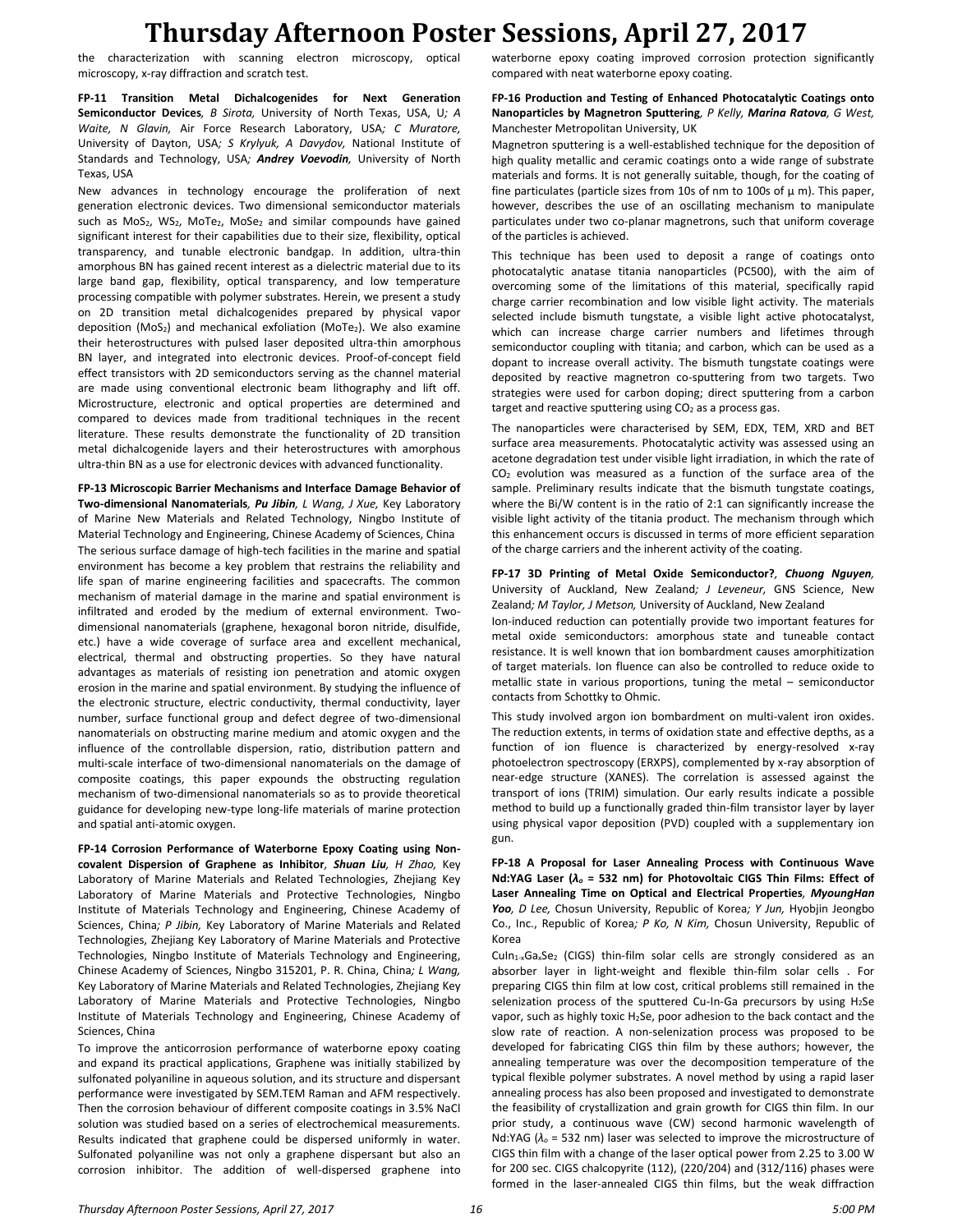# **Thursday Afternoon Poster Sessions, April 27, 2017**

peaks of Cu-Se related phases were also observed due to the insufficient energy for the grain growth. In this study, the laser annealing time was controlled to accomplish long-range atomic diffusion, chemical reactions and grain growth with a considering mass-production manufacturing. The crystal structures and chemical compositions of the laser-annealed thin films were analyzed by X-ray diffraction and energy-dispersive X-ray spectroscopy as a function of laser annealing time. The effects of them on the optical properties and electrical characteristics of CIGS thin films were examined by using an UV-Visible spectrophotometer and a Hall Effect measurement system. Not only sufficient crystal structure but also excellent optical and electrical properties were obtained by this rapid laser annealing process for CIGS thin film. Acknowledgement: This work (Grants No. C0267866) was supported by Business for Academic-industrial Cooperative establishments funded Korea Small and Medium Business Administration in 2015.

**FP-20 Production of Ag Clusters by Plasma Gas Condensation and their Incorporation in an a:C Sputtered Matrix***, I Carvalho,* University of Coimbra, Portugal*; Sandra Carvalho,* University of Minho, Portugal*; A Cavaleiro,* University of Coimbra, Portugal

Ureteral stents are essential tools in contemporary urologic practice. However, urethral stents present complications at the level of microbial colonization leading to recurrent infections, being of extreme importance the development of new materials. In this way, the main propose of this study is to develop a new material aiming to improve biocompatibility, corrosion resistance, elasticity and, most especially, to reduce or eliminate adverse reactions in the body due to microbial colonization. A silver delivery device composed of a DLC coating embedded with Ag clusters, covering the existing stent material, is proposed.

Firstly, it is necessary evaluate the Ag clusters formation with respect to their size and shape since these parameters will controls the silver ion release and consequently the antimicrobial performance. In this sense, Ag clusters were produced by plasma gas condensation process consisting in a gas aggregation cluster source connected to a main deposition chamber. The work pressure in the main chamber and gun was 4  $x10^{-3}$  Pa and 100 Pa, respectively to produce Ag clusters, which will be incorporated in a:C matrixes with a current density applied of 2.4 up to 9.2 mA  $cm^{-2}$ .

The clusters growth was evaluated in static and rotation mode. Current density applied to Ag target was kept constant at 7.6 mA cm<sup>-2</sup>. TEM results show that the deposition in rotation mode (2 rpm) leads to a decrease in the clusters mean size, 25 nm to the static mode to 15 nm to the rotate mode. In both modes, the clusters shape is spherical, however in the rotate mode the clusters appear to aggregate. The crystalline structure of Ag clusters was evaluated by the selected area diffraction patterns and the results show the formation of fcc crystalline Ag.

**FP-22 Biocompatible Thin Film Intermetalic Ti3-xAuOx***, Vladimir Vishnyakov,* University of Huddersfield, UK*; B Beake,* Micro Materials Ltd, UK*; J Devitt,* University of Huddersfield, UK

Titanium-gold intermetallics (both materials being biocompatible) are well suited as a replacement for hard tissue, and represents an opportunity to develop new medical applications in the field of arthritis, rheumatic and musculoskeletal diseases. It has been reported by other groups that intermetallics have the additional advantage, in right composition and crystallinity, of having a hardness value as high as 8 GPa. This high degree of hardness makes material exceptionally valuable for load-bearing body implants, for example. It is also know that the incorporation of relatively small amounts of oxygen, at the level of few atomic percent, can lead to titanium hardening. On the other hand, a small percentage of oxygen is almost inevitably incorporated in the titanium thin films during Physical Vapour Deposition (PVD). Ion sputtering of elemental titanium and gold targets with argon has been used to deposit  $Ti_{3-x}AuO_x$  (where  $0.03 < x < 0.1$ ) onto various substrates in pure Ar or Ar/O atmosphere. Energy Dispersive X-Ray Spectroscopy (EDX) and X-Ray Diffraction (XRD) have been used to assess the film composition and crystalline structure. Even at the highest level of investigation, the oxygen content in the films remain crystalline and its hardness can increase to almost 10 GPa. In addition, nanoscratching reveals certain loss of ductility as oxygen content increases.

**FP-24 Features of Incident Particle Flux determining Growth Rates and Electrical Properties of Indium Tin Oxide Films Deposited by Ion-plating with dc Arc Discharge***, Hisashi Kitami, T Sakemi, Y Aoki,* Sumitomo Heavy Industries, Ltd., Japan

We have investigated the factors limiting growth rates and electrical properties of indium tin oxide (ITO) films on glass substrates (@ 200 °C)

deposited by ion-plating with dc arc discharge. We clarified the incident particle fluxes during film growth under the deposition conditions; the pressure in the deposition chamber of 0.18 – 0.71 Pa and the discharge current of 150 A. The resulting thickness of the ITO films was 150 (±3 %) nm. The carrier concentration of the ITO films was  $1.0 \times 10^{21}$  (±3 %) cm<sup>-3</sup>.

We measured the incident particle fluxes of the neutral atoms and ions for each species at the substrate level using a mass-energy analyzer (Hiden, EQP300), a Langumuir probe and a diaphragm gauge during the deposition. To clarify the factors limiting the growth rate and Hall mobility  $(\mu_H)$  of ITO films, we analyzed the relationship between the growth rates,  $\mu_{\text{H}}$ , and the incident fluxes of In species and O species.

As the pressure increased, the fluxes of  $In<sup>+</sup>$  (>10 eV) ions and O $<sup>+</sup>$  (> 10eV)</sup> ions decreased and the fluxes of  $In<sup>+</sup>$  (<10 eV) ions and O<sup>+</sup> (< 10eV) ions increased. We found that the fluxes of In<sup>+</sup> (>10 eV) ions were dominant factor to limit the growth rate. The sticking coefficient of In species should be dependent on the incident energy into the substrate. As the fluxes of In<sup>+</sup> (> 10eV) ions and/or O<sup>+</sup> (> 10eV) ions increased,  $\mu$ <sub>H</sub> increased. The  $\mu$ <sub>H</sub> was governed by the microstructure and carrier concentration of the films, which originated in the incident energy fluxes (> 10eV) of In<sup>+</sup> ions and/or O<sup>+</sup> ions under the current deposition conditions. We will discuss it in more detail.

**FP-25 Development and Microstructure Characterization of Single and Duplex Nitriding of UNS S31803 Duplex Stainless Steel***, L Varela,*  University of São Paulo, Brazil*; C Pinedo,* Heat Tech & University of Mogi das Cruzes, Brazil*; H Dong, X Li,* University of Birmingham, UK*; André Tschiptschin,* University of São Paulo, Brazil

The microstructural changes involved in single Low Temperature Plasma Nitriding - (LTPN) and Duplex Nitriding (DN): High Temperature Gas Nitriding (HTGN) + Low Temperature Plasma Nitriding (LTPN), surface treatments of UNS S31803 were studied. Specimens of UNS S31803 duplex stainless steel (DSS) were (i) single low temperature plasma nitrided (LTPN) and (ii) duplex nitrided (DN) using high temperature gas nitriding (HTGN), followed by low temperature plasma nitriding (LTPN). In both cases, LTPN was carried out at 400°C for 20 h, in a 75%N<sub>2</sub>+25%H<sub>2</sub> atmosphere. HTGN was carried out at 1200°C, under a 0.1 MPa high purity  $N_2$  gas atmosphere, during 8 hours. The microstructure of the as received material was composed by ferrite and austenitic stringers, aligned in the rolling direction. The results showed that LTPN of the UNS S31803 duplex stainless steel promotes the formation of a duplex modulated structure composed by 2.5  $\mu$ m thick, 1509 HV hard, expanded ferrite ( $\alpha_N$ ) regions, and 3.0  $\mu$ m thick, 1362 HV hard, expanded austenite  $(\gamma_N)$  regions on ferrite and austenite grains, respectively. Intense coherent ε-Fe<sub>3</sub>N nitride precipitation inside expanded ferrite was observed. ε-Fe3N nitrides precipitated with an orientation relationship [111]  $\alpha$ <sub>N</sub> // [120] ε-Fe<sub>3</sub>N, leading to increased microhardness of the expanded ferrite regions. After the first step of the duplex nitriding treatment (HTGN) a 550 µm thick, 330 HV hard, nitrogen rich, fully austenitic layer formed at the surface of the specimens, by transformation of ferrite stringers into austenite. The second nitriding step (LTPN) led to the formation of a homogeneous expanded austenite layer, 1144 HV on top of the thick fully austenitic layer, formed during the first step. The duplex treatment resulted in a more homogeneous, precipitatefree, microstructure and a better transition between the mechanical properties of the hardened outermost layer and the softer substrate.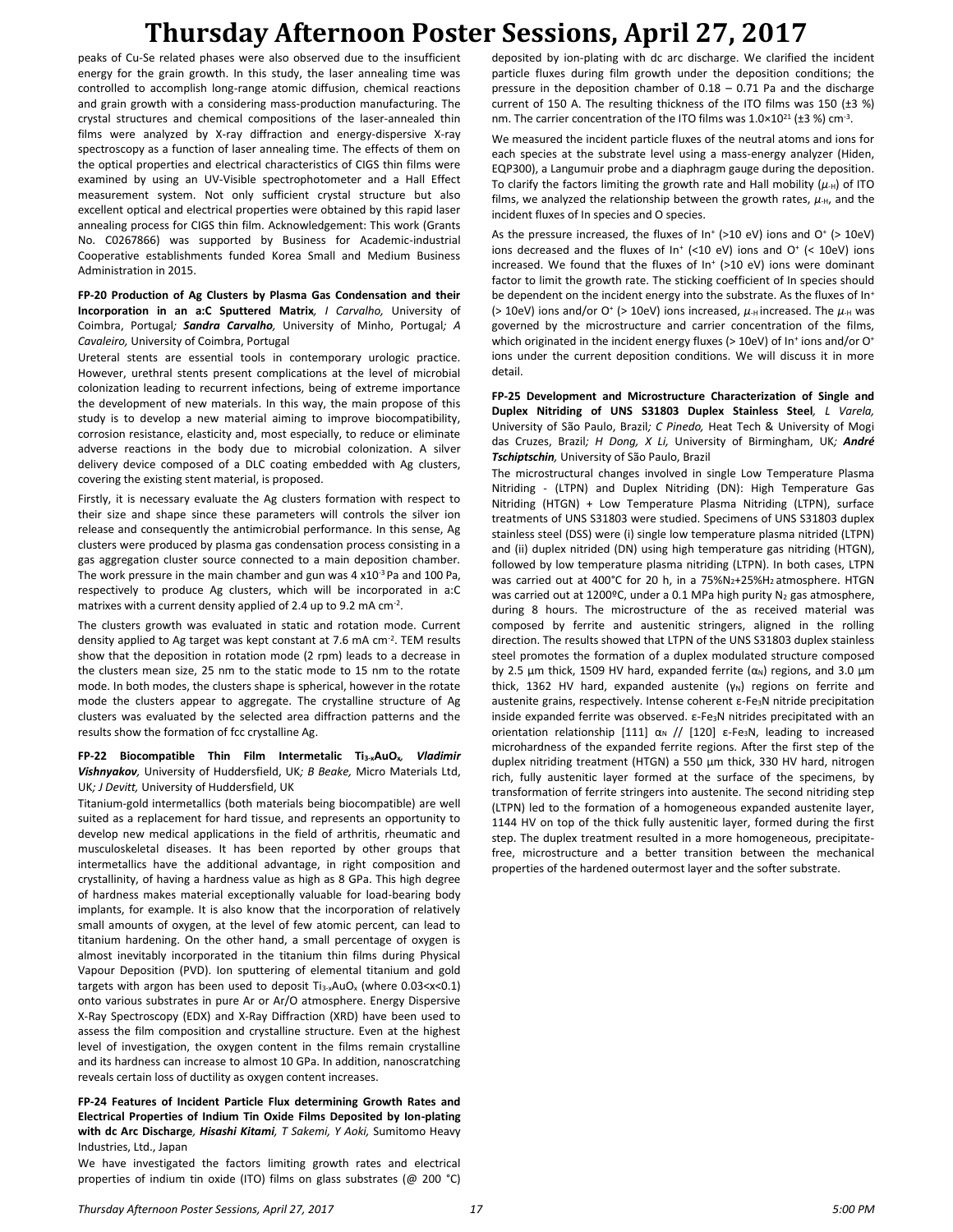## **Author Index**

 $- A -$ Abadias, G: F2-1-9, 6 Ahlgren, M: F4-1-6, 11 Aijaz, A: F2-2-3, 7 Ali, S: F4-1-10, **12** Alling, B: F4-1-6, 11 Aoki, Y: F4-2-2, 13; FP-24, 17 Aouadi, S: F1-1-6, 2; F4-1-7, **11** Asquith, D: F4-1-1, 10  $-$  B  $-$ Bandorf, R: F2-1-7, 6 Bartosik, M: F4-1-3, 10 Batková, Š: F4-2-4, 13 Beake, B: FP-22, 17 Bedzyk, M: F3-4, 3 Belosludtsev, A: F4-1-9, 11 Berry, R: F5-8, 8 Bilek, M: F2-1-3, 5 Biplab, P: F4-1-10, 12 Birch, J: F4-1-10, 12 Bortoleto, J: F4-2-10, 14 Bousser, E: F4-1-1, **10** Braeuer, G: F2-1-7, 6 Brahma, S: F3-3, 3 Brenning, N: F2-1-1, 5 Broitman, E: F4-1-10, 12 Bugyi, R: F2-1-6, **5** Burov, E: F4-1-11, 12  $-$ Čapek, J: F4-2-4, **13** Carl, M: F1-1-6, 2 Carvalho, I: FP-20, 17 Carvalho, S: FP-20, **17** Cavaleiro, A: F2-2-3, 7; FP-20, 17 Cemin, F: F2-1-9, **6** Čerstvý, R: F2-1-5, 5; F4-1-9, 11 Chao, Q: F5-9, 8 Charvet, S: F4-2-8, 14 Chauhan, K: F4-1-12, 12 Chen, M: F2-2-5, 7 Chen, Y: F2-2-5, 7 Chung, Y: F3-4, 3  $- D -$ Dalbauer, V: F4-1-3, 10 Dang, C: F3-7, 4 Davydov, A: FP-11, 16 Depablos-Rivera, O: F4-2-8, **14** DeRosa, P: F5-8, 8 Devitt, J: FP-22, 17 Dong, H: F3-5, **3**; FP-25, 17 Donoghue, J: F4-1-1, 10 Dunand, D: F5-7, 8 Durstock, M: F5-8, 8  $- E -$ Eaton, M: FP-6, **15** Ehiasarian, A: F2-1-8, **6** Eklund, P: F4-1-10, 12; F4-1-6, 11; F4-2-5, **13** Estrada-Martinez, F: FP-9, 15  $- F -$ Fabijanic, D: F5-9, **8** Ferreira, F: F2-2-3, **7** Fietzke, F: F4-2-9, **14** Fonné, J: F4-1-11, **12**  $-$ Gajewski, W: F2-1-6, 5 Ganesan, R: F2-1-3, 5 Gao, Y: F4-1-4, 10; F4-1-7, 11 Geisendorfer, N: F5-7, **8** Gerdes, H: F2-1-7, **6** Gholinia, A: F4-1-1, 10 Glavin, N: F5-8, 8; FP-11, 16 Göthelid, E: F4-1-6, 11 Gouillart, E: F4-1-11, 12

Grachev, S: F4-1-11, 12

**Bold page numbers indicate presenter** Greczynski, G: F4-1-10, 12 Gross, C: F3-4, 3 Grüner, C: F1-1-1, 1 Gu, J: F1-1-6, **2**; F4-1-7, 11 Gudmundsson, J: F2-1-1, **5**  $-$  H  $-$ Hammood, I: F1-1-6, 2 Hans, M: F2-2-2, 7 Haviar, S: F4-1-9, 11; F4-2-4, 13 He, J: F2-2-5, **7** Heckman, E: F5-8, 8 Hegde, V: F3-4, 3 Helmersson, U: F2-1-2, 5 Hodgson, P: F5-9, 8 Houška, J: F2-1-5, 5; F4-1-9, 11; F4-2-4, 13 Huang, J: F3-3, 3 Huang, P: F3-3, 3 Hultman, L: F4-1-6, 11 Huo, C: F2-1-1, 5 Hutter, H: F4-1-2, 10  $-\,$  J  $-$ Jakus, A: F5-7, 8 Jarvis, A: F4-1-1, 10 Jarvis, T: F5-9, 8 Jayasekera, T: FP-6, 15 Jibin, P: FP-13, **16**; FP-14, 16 Johansson-Jõesaar, M: F4-1-6, 11 Jonson, B: F4-1-10, 12 Juhl, A: F5-8, 8 Jun, Y: FP-18, 16 Junior, M: F4-2-10, 14  $-$  K  $-$ Kelly, P: F1-1-5, 1; FP-16, 16 Kim, N: FP-18, 16 Kim, S: F5-8, 8 Kishimoto, S: F4-2-2, 13 Kitami, H: F4-2-2, 13; FP-24, **17** Ko, P: FP-18, 16 Kobayashi, K: F4-2-2, 13 Kohlhauser, B: F4-1-2, **10** Kolenaty, D: F2-1-5, **5** Koller, C: F4-1-2, 10; F4-1-3, **10**; F4-1-5, 11; FP-8, 15 Kolozsvári, S: F2-2-2, 7; F4-1-2, 10; F4-1-3, 10; F4-1-5, 11; FP-8, 15 Komiya, H: F2-1-2, 5; F2-2-4, **7** Kozak, T: F2-1-5, 5 Krylyuk, S: FP-11, 16 Kubart, T: F2-2-3, 7  $-1-$ Lai, W: F5-8, 8 Landälv, L: F4-1-6, **11** Lang, B: F4-2-7, 13 Lee, D: FP-18, 16 Leiste, H: F4-1-4, 10; F4-1-6, 11 Lejeune, M: F4-2-8, 14 Lesiuk, P: F2-1-6, 5 Leuty, G: F5-8, 8 Leveneur, J: FP-17, 16 Li, J: F3-7, **4** Li, X: F3-5, 3; FP-25, 17 Liou, D: F2-2-5, 7 Liu, H: F3-8, **4** Liu, S: FP-14, **16** Liyanage, L: FP-6, 15 Loch, D: F2-1-8, 6 Lorenz, R: F4-2-7, **13** Lu, J: F4-1-6, 11 Lundin, D: F2-1-1, 5; F2-1-9, 6  $- M -$ Magnusson, R: F4-1-10, 12 Makino, H: F4-2-2, 13 Marana, N: F4-2-10, 14 Marks, N: F2-1-3, 5

Martini, A: F4-1-7, 11 Matthews, A: F4-1-1, 10; F5-10, 8 Mayrhofer, P: F4-1-2, 10; F4-1-3, 10; F4-1-5, 11; FP-8, 15 Mazumdar, D: FP-6, 15 McCulloch, D: F2-1-3, 5 McDougall, N: F2-1-3, 5 McKenzie, D: F2-1-3, 5 Melo-Maximo, D: FP-9, 15 Melo-Máximo, L: FP-9, 15 Metson, J: FP-17, 16 Minea, T: F2-1-1, 5; F2-1-9, 6 Mitterer, C: F4-2-7, 13 Montigaud, H: F4-1-11, 12 Morikawa, K: F2-1-2, 5; F2-2-4, 7 Mukaeva, V: F5-10, 8 Muratore, C: F5-8, **8**; FP-11, 16 Murdoch, B: F2-1-3, 5  $- N -$ Naghavi, S: F3-4, 3 Naik, R: F5-8, 8 Nardelli, M: FP-6, 15 Nevyantseva, R: F5-10, 8 Nguyen, C: FP-17, **16** Nomoto, J: F4-2-2, 13  $-0-$ Obara, S: FP-7, 15 Ohnishi, K: FP-7, 15 Okada, H: FP-7, 15 Oliveira, J: F2-2-3, 7 Ono, S: FP-3, 15 Oseguera, J: FP-9, **15** O'Sullivan, M: F4-2-7, 13 Ozimek, P: F2-1-6, 5  $- P -$ Pandey, C: F2-2-5, 7 Paneta, V: F4-1-2, 10 Parfenov, E: F5-10, 8 Partridge, J: F2-1-3, **5** Patel, N: F4-1-12, **12** Pérez-Alvarez, J: F4-2-8, 14 Petry, P: F1-1-6, 2 Pinedo, C: FP-25, 17 Po, M: F2-2-5, 7 Polcik, P: F2-2-2, 7 Primetzhofer, D: F2-2-2, 7; F4-1-2, 10  $\Omega$   $-$ Qi, S: F3-5, 3 Qi, Z: F4-2-3, 13  $- R -$ Raab, R: F4-1-3, 10; F4-1-5, **11**; FP-8, **15** Raadu, M: F2-1-1, 5 Ramm, J: F4-1-3, 10; F4-1-5, 11; FP-8, 15 Ratova, M: F1-1-5, **1**; FP-16, **16** Rauschenbach, B: F1-1-1, **1** Rawal, S: F4-1-12, 12 Reidy, R: F1-1-6, 2 Rezek, J: F4-1-9, 11 Riedl, H: F4-1-2, 10 Rodil, S: F4-2-8, 14 Rozanski, P: F2-1-6, 5 Rueß, H: F2-2-2, **7**  $-5-$ Saitou, T: FP-3, 15 Sakemi, T: F4-2-2, 13; FP-24, 17 Samassekou, H: FP-6, 15 Sambrano, J: F4-2-10, 14 Schmitt, T: F4-1-1, 10 Schneider, J: F2-2-2, 7 Shah, R: F5-7, 8 Shang, L: F2-2-2, 7 Shih, H: F1-1-2, 1 Shimizu, T: F2-1-2, **5**; F2-2-4, 7 Silva, J: F4-2-10, 14